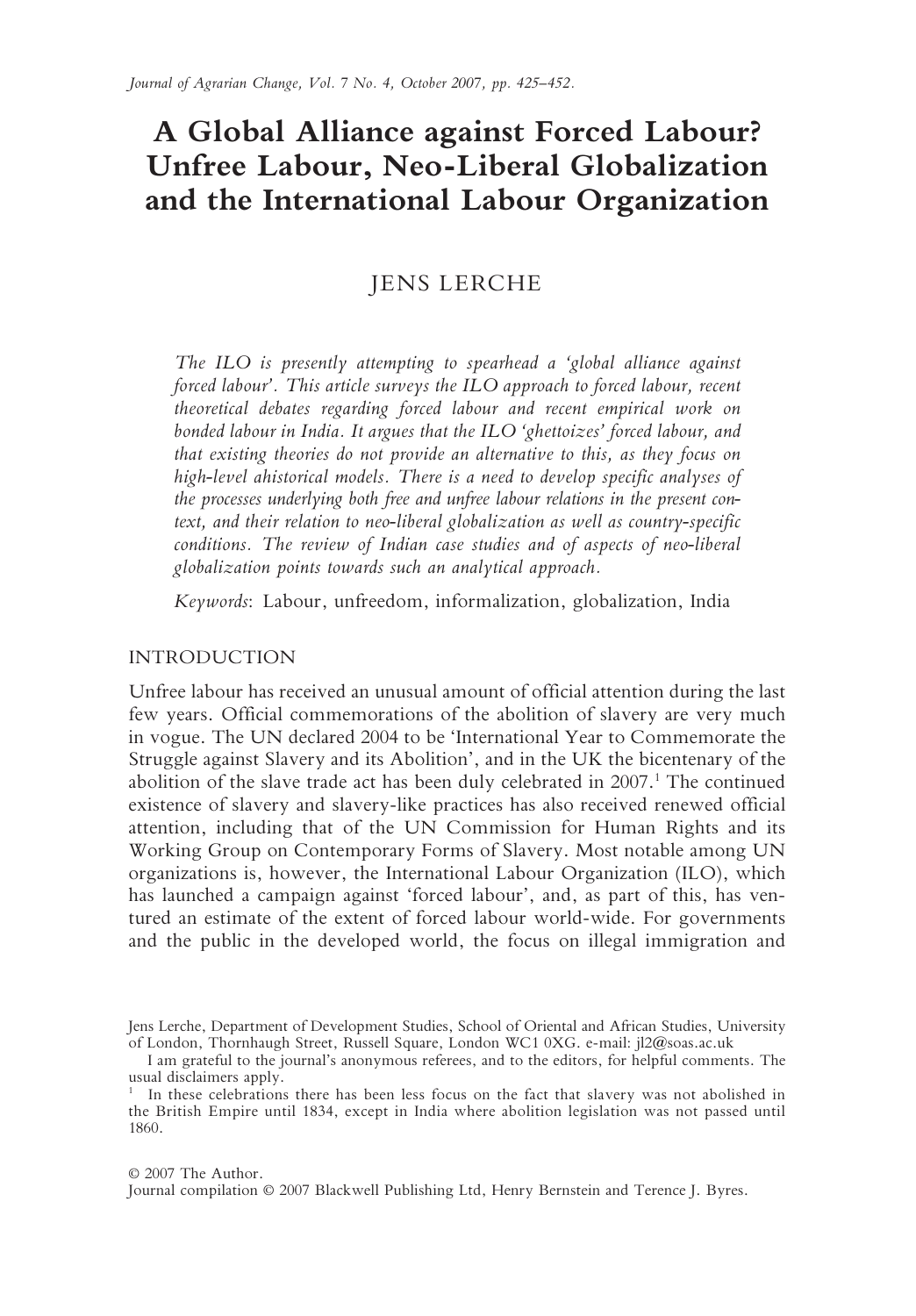cross-border trafficking in people has also led to a renewed interest in forced labour in relation to trafficking.<sup>2</sup>

The recent ILO report, *A Global Alliance Against Forced Labour* (ILO 2005a), represents the most coherent and most empirically informative international report on forced labour. This, and its intended policy implications, means that it deserves close scrutiny. The objective of this article is to provide that scrutiny, and, as part of this, to move towards a theoretically and empirically coherent analytical approach to unfree labour relations. Recent theoretical discussions relating to unfree labour will be surveyed, as will recent empirical literature relating to the most extensive and prevalent example of unfree labour in any country in the world: bonded labour in India. It will be argued that present-day unfree labour relations are best understood in conjunction with labour relations in general, neo-liberal globalization and country-specific conditions.

## THE ILO ANALYSIS OF FORCED LABOUR

The International Labour Organization is the UN agency responsible for international labour standards, and is the only international organization pursuing labour rights issues at the international level. Its approach to labour issues is, by definition, consensual. Not only is it a UN organization, it also has a tripartite set-up, encompassing governments, employers and labourers; a set-up which is unique within the UN system.

During the late colonial period, the ILO was involved in the abolition of forced labour organized by the colonial state (ILO 2001, 10–11). This was followed by a lull in anti forced labour activities at an international level, especially during the last decades of the twentieth century. A labour rights programme did not sit well with neo-liberal globalization and the structural adjustment agenda of the international development community of the 1980s and 1990s. This development agenda went through a 'correction' in the late 1990s, as expressed through the new 'post-Washington' consensus, the UN-led Millennium Development Goals, and the World Bank led Poverty Reduction Strategy Papers (PRSP) approach to development (Saith 2004). This enabled the ILO to regain some ground, though still the relationship between labour rights and the PRSP approach is uneasy, and labour rights were not included in the final UN Millennium Development Goals – MDG (ILO 2004; Rogers 2007).3

<sup>2</sup> The international Trafficking Protocol of 2000 defines trafficking as 'the recruitment, transport, harbouring or receipt of a person by such means as threat or use of force or other forms of coercion, of abduction, of fraud or deception' 'for the purpose of exploitation'. Exploitation includes, as a minimum, 'the exploitation of the prostitution of others or other forms of sexual exploitation, forced labour or services, slavery or practices similar to slavery, servitude or the removal of organs' (ILO 2005a, 7). <sup>3</sup> 'Labour issues' were part of the precursor to the MDG, namely the 'development goals' agreed at the UN Social Summit in Copenhagen in 1995. Regarding the PRSP process, the ILO has lobbied for the inclusion of labour issues, and of the views held by labour unions, in that process, and has provided technical support for the inclusion of employment and labour issues into national PRSPs (ILO n.d.). Today, most of the important development agencies do pay at least lip service to labour rights inclusion in the process (see, for example, DFID 2004).

© 2007 The Author.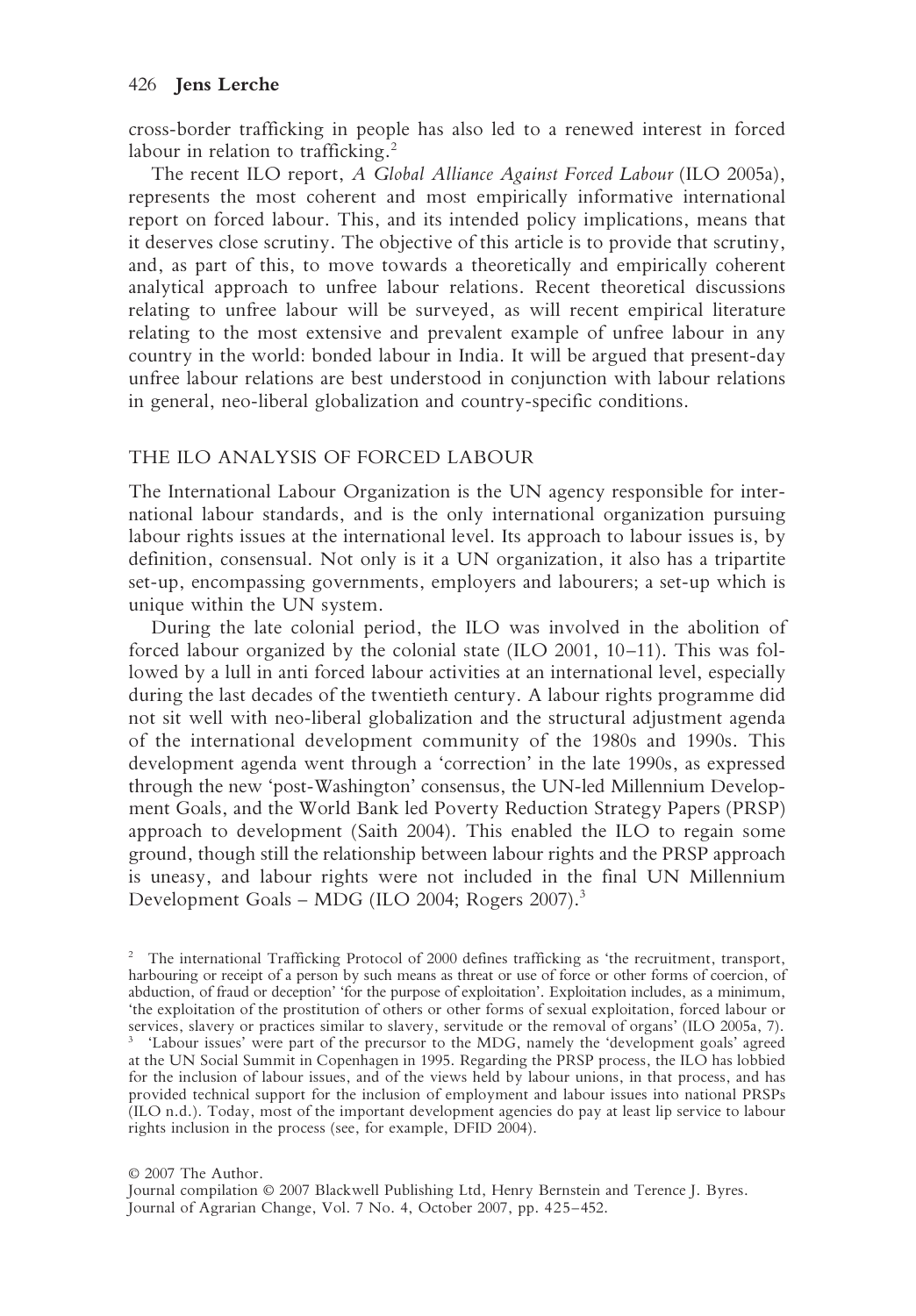The ILO fight-back took place through a reformulation and refocusing of its efforts, centred on the 1998 ILO 'Declaration on Fundamental Principles and Rights at Work', following which the main ILO objective became 'decent work for all'. This has been pursued through a campaign for 'a fair globalization', internationally, regionally, sector specifically, and with regard to individual governments – see, among other texts, ILO (2002, 2003, 2004, 2006a, 2007a). Central to this were four 'core labour standards', namely: freedom of association and the right to collective bargaining; elimination of all forms of forced or compulsory labour; effective abolition of child labour; and the elimination of discrimination in respect to employment and occupation. Annual 'global reports' followed, each year covering one of the core labour standards. The 2001 and 2005 reports were on forced labour, and a general survey looking at the implementation of related ILO conventions was published in 2007 (ILO 2001, 2005a, 2007b). An ILO 'Special Action Programme to Combat Forced Labour' exists, and has published several survey-based reports within the field of forced labour.<sup>4</sup>

The ILO defines forced labour as work or service 'exacted from any person under the menace of any penalty and for which the said person has not offered himself voluntarily' (2005a, 5). In other words, forced labour involves involuntary entry to the labour relation, and coercion to remain within it. This is the internationally, legally accepted definition of forced labour, as laid out by international (ILO) conventions. It covers various types of forced labour, including slavery, serfdom and debt bondage.<sup>5</sup>

The main ILO document on forced labour, containing its analysis of presentday forced labour and its strategy for its eradication, is the 2005 report 'A Global Alliance against Forced Labour' (ILO 2005a). This report seeks to create public awareness about the phenomenon of forced labour, through quantifying it. A similar strategy was used regarding child labour, a strategy that the ILO perceives to have been highly successful (ILO 2006b).

The 2005 report calculates that a *minimum* of 12.3 million people in the world work as forced labour. This is the first official estimate of the magnitude of forced labour world-wide, and it is emphasized that this is a minimum estimate.<sup>6</sup> The main region for forced labour by far is Asia and the Pacific, with more than

<sup>6</sup> The methodology for the estimate ('double sampling' or 'capture-recapture') is in accordance with standard estimation practices and similar to that used in previous calculations of the number of child labourers in the world, and laid out in a separate paper (ILO 2005b).

© 2007 The Author.

<sup>4</sup> Its website contains thirty-four mainly survey-based ILO supported publications on forced labour between 2001 and 2006.

<sup>5</sup> The original international slavery definition is: 'Slavery is the status or condition of a person over whom any or all of the powers attaching to the right of ownership are exercised.' To this was added 'practices similar to slavery', including debt bondage, serfdom, compulsory marital arrangements and sale of children into labour. It defined debt bondage as 'the status or condition arising from a pledge by a debtor of his personal services or of those of a person under his control as security for a debt, if the value of these services as reasonably assessed is not applied towards the liquidation of the debt of the length and nature of those services are not respectively limited and defined'. Serfdom is 'the condition or status of a tenant who is by law, custom or agreement bound to live and labour on land belonging to another person and to render some determinate services to such other person, whether for reward or not, and is free to change his status' (ILO 2001, 11).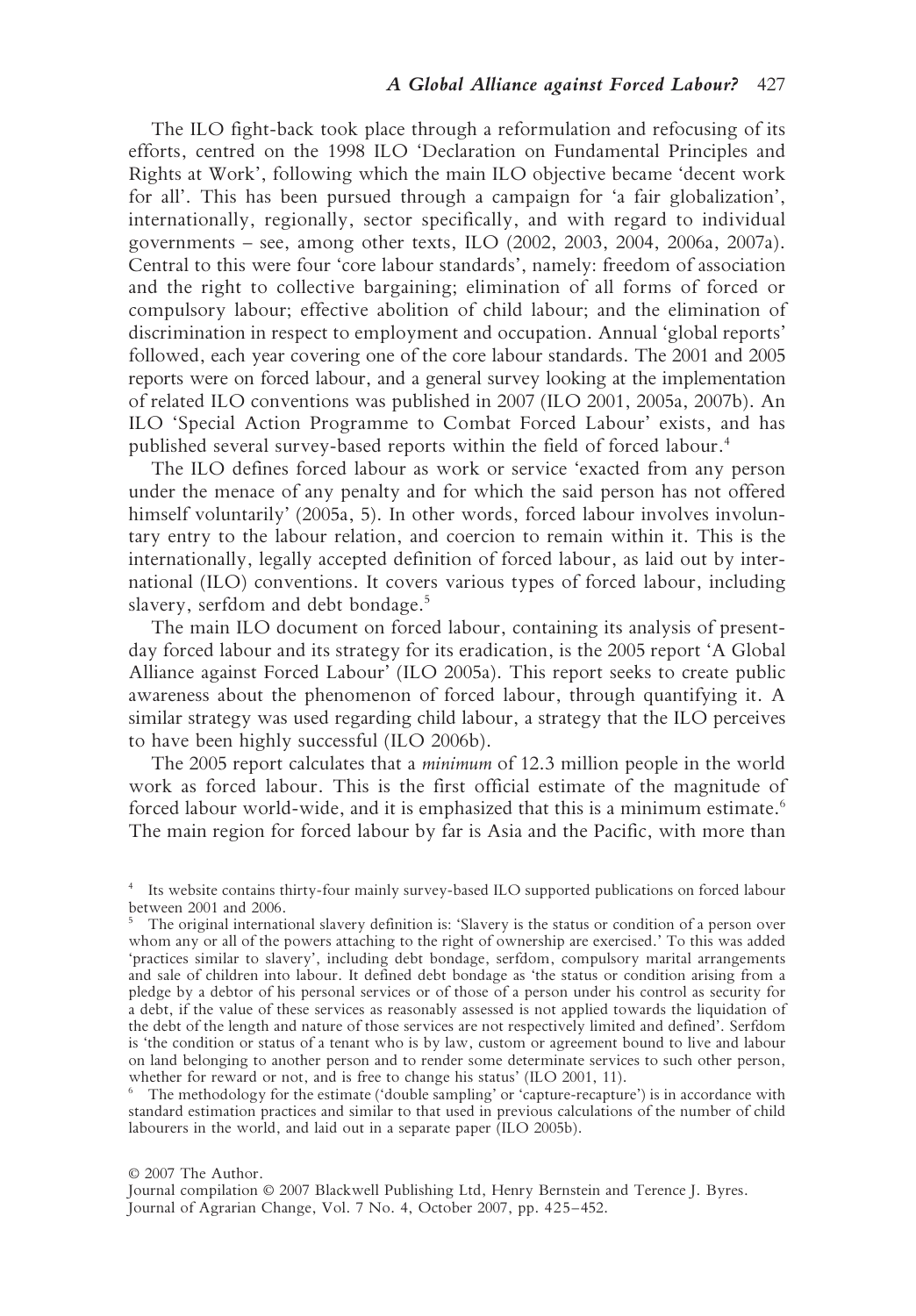## 428 **Jens Lerche**

|                                       | State or<br>military<br>imposed | Private<br>economic<br>exploitation | Commercial<br>sexual<br>exploitation | Mixed              | Total                | Incidence<br>per 1,000<br>inhabitants |
|---------------------------------------|---------------------------------|-------------------------------------|--------------------------------------|--------------------|----------------------|---------------------------------------|
| Asia and Pacific                      | 2,186,000                       | 5,964,000                           | 902,000                              | 434,000            | 9,490,000            | 3.0                                   |
| L. America and<br>Caribbean           | 205,000                         | 994,000                             | 115,000                              | 3,000              | 1,320,000            | 2.5                                   |
| Sub-Saharan<br>Africa                 | 70,000                          | 531,000                             | 50,000                               | 13,000             | 660,000              | 1.0                                   |
| Industrialized<br>countries           | 19,000                          | 84,000                              | 200,000                              | 58,000             | 360,000              | 0.3                                   |
| Middle East and<br>N. Africa          | 7,000                           | 229,000                             | 25,000                               |                    | 260,000              | 0.75                                  |
| Transition<br>countries               | 1.000                           | 10,000                              | 10,000                               | 103,000            | 210,000              | 0.50                                  |
| Total<br>Each category,<br>% of total | 2,490,000<br>$20.2\%$           | 7,810,000<br>63.5%                  | 1,390,000<br>$11.3\%$                | 610,000<br>$5.0\%$ | 12,300,000<br>100.0% |                                       |

*Table 1.* ILO minimum estimate of forced labour in the world, by form and region

*Source*: ILO (2005b, 2).

*Table 2.* ILO estimate of regional distribution of trafficked forced labourers, by region of destination

|                                                            | Asia and<br>Pacific | Latin<br>America<br>દ<br>Caribbean | $Sub-$<br>Saharan<br>Africa | Industrialized Middle<br>countries | East and<br>N. Africa | Transition<br>countries | Total              |
|------------------------------------------------------------|---------------------|------------------------------------|-----------------------------|------------------------------------|-----------------------|-------------------------|--------------------|
| Trafficked 1,360,000 250,000<br>$%$ of<br>forced<br>labour | 14.3%               | 18.9%                              | 130,000<br>19.7%            | 270,000<br>75.0%                   | 230,000<br>88.5%      | 200,000<br>95.2%        | 2,450,000<br>19.9% |

*Source*: ILO (2005a, 14).

three-quarters of all forced labourers, and with the highest incidence of forced labour (see Table 1). However, regarding rate of incidence, the Latin America and Caribbean regions lag not far behind. The incidence in the Industrialized countries, on the other hand, is only a tenth of that in Asia. This latter figure includes forced labour trafficked into the Industrialized countries (see Table 2).

Table 2 lists separately forced labourers who are also victims of trafficking (who are already included in the above categories 'forced labour for commercial sexual exploitation' or 'forced labour for private economic exploitation').

© 2007 The Author.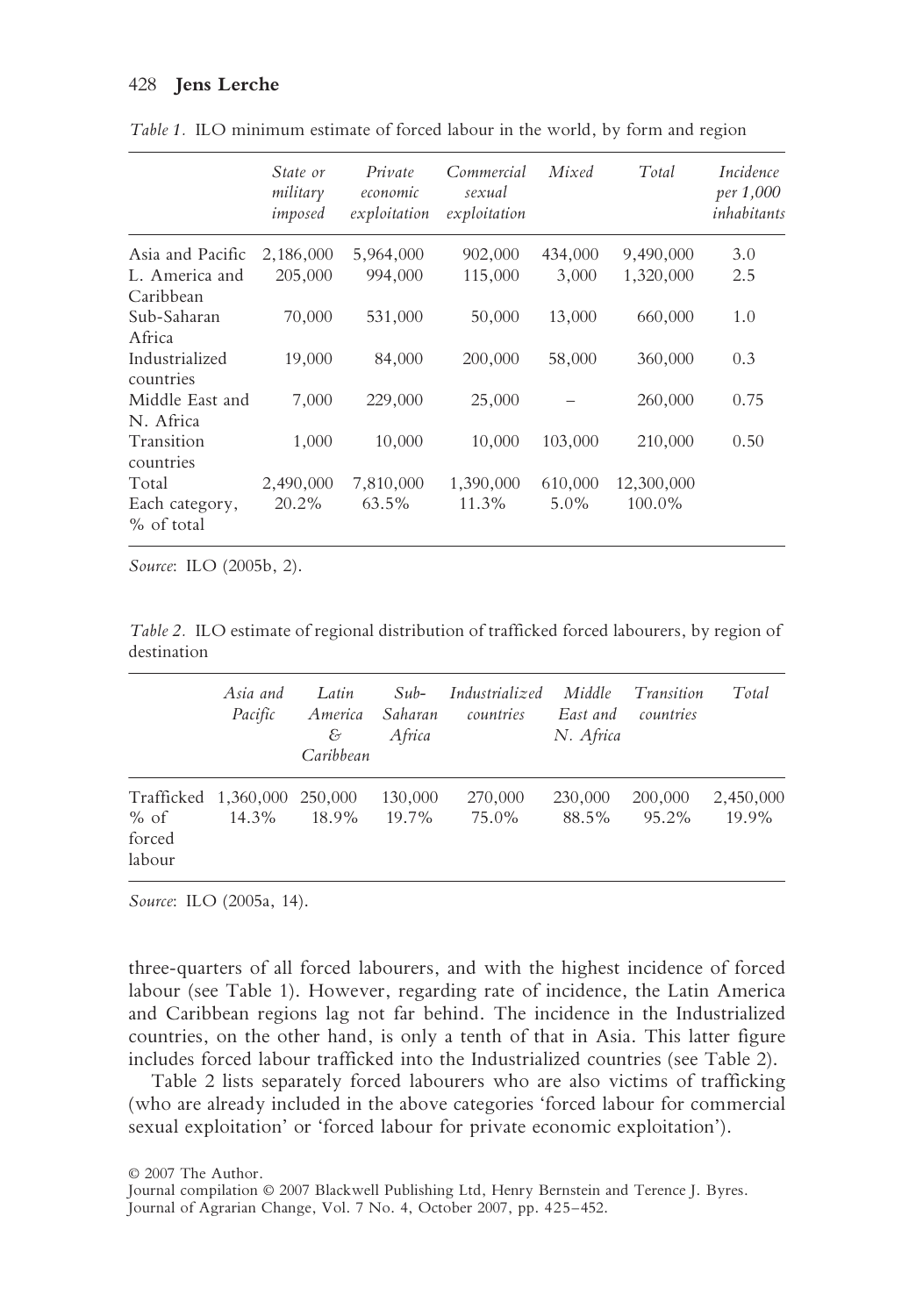A number of important findings are clear from the figures. Firstly, regarding the different forms of forced labour as defined by the ILO, private economic exploitation is by far the most common (nearly two-thirds of all forced labour). This includes 'among other things, bonded labour, forced domestic work, or forced labour in agriculture and remote rural areas' (ILO 2005a, 10). In descending order, this is followed by forced labour imposed by the state, and forced labour for commercial sexual exploitation.<sup>7</sup> There are also clear regional patterns. In the Industrialized countries forced labour for commercial sexual exploitation constitutes the bulk of the forced labour, whereas elsewhere private economic exploitation dominates, except perhaps in the case of the Transition countries, depending on what the 'mixed' cases are made up of. It is noticeable that in the industrialized world, the Middle East and the Transition countries, the majority of the forced labourers have been trafficked, while at the other end of the spectrum, in Asia and the Pacific region, trafficked labour is a minor part of the picture (15 per cent). At least 43 per cent of trafficked forced labourers are in 'commercial sexual exploitation' (ILO 2005a, 14).

Quantifying a phenomenon such as forced labour is important, both for scholarly reasons and for political advocacy related reasons. However, it also opens the way for disputes over numbers and methodology. The only earlier estimate of forced labour *globally* (by Bales 1999) is more than twice the size of that of the ILO minimum estimate (27.9 million against 12.3 million forced labour).<sup>8</sup> Bales's estimate is based on a less strict methodology, but, nevertheless, only differs significantly from the ILO figure with regard to Asia, more specifically South Asia. For India alone, Bales puts the number of forced labour at 22 million people (ILO 2005b, 34–7). This is an issue which will be returned to below.<sup>9</sup> Regarding the subcategories 'state or militarily imposed forced labour' and 'commercial sexual exploitation', the ILO figures are broadly in line with various earlier estimates (ILO 2005b, 34–7).

The ILO 2005 report also serves to provide a descriptive and analytical overview of forced labour across the world. These high-quality sections are based on commissioned studies and general academic literature. Regarding state or militarily imposed forced labour, the focus is, understandably, primarily on Myanmar (state/military) and China (prisons). Regarding private economic exploitation, the report highlights the changing nature of forced labour, with new forms emerging in modern commercial sectors of the economy, be it commercial

© 2007 The Author.

<sup>7</sup> Forced labour imposed by the state includes 'forced labour exacted by the military, compulsory participation in public works, and forced prison labour'. Forced labour for commercial sexual exploitation 'includes women and men who have involuntarily entered prostitution or other forms of commercial sexual activities, or who have entered prostitution voluntarily but who cannot leave. It also includes all children who are forced into commercial sexual activities' (ILO 2005a, 10).

<sup>&</sup>lt;sup>8</sup> Bales's higher figures have been widely used, for example by anti-slavery organizations such as 'Anti-Slavery' and 'Free the Slaves'. Bales is director of 'Free the Slaves' and a trustee of 'Anti-Slavery'.

<sup>&</sup>lt;sup>9</sup> Comparisons are hampered by the fact that the ILO does not disaggregate any of its figures to country level. The reason for this is stated to be technical, but it is probably also political, so as not to offend any particular government. For technical reasons it also only provides a cumulated figure for trafficked forced labour by forms of exploitation, i.e. no such figures are provided for the regions.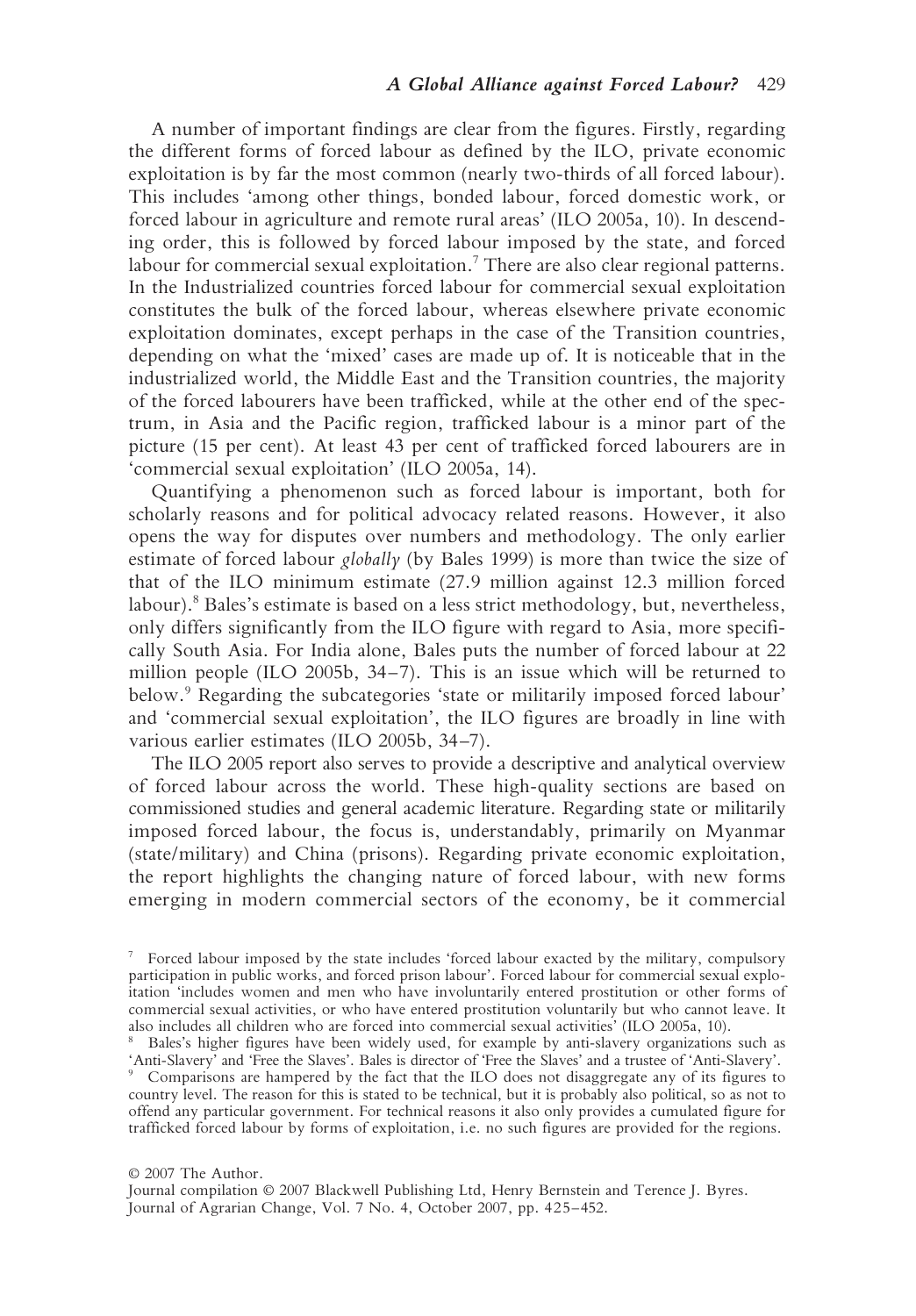agriculture, industries and even in export processing zones. A trend towards use of migrant labour from impoverished regions in such 'modern' relations is noted, in Latin America, South Asia and Southern Africa. Links between poverty and the occurrence of forced labour are pointed out, as is the prevalence among forced labourers of groups already discriminated against, for example low castes, religious minorities and indigenous people. Within the forced labour category, debt bonded labour dominates in many regions of South Asia and Latin America. In Sub-Saharan Africa, previous master–slave relations have been modernized but not been replaced with free labour relations in some regions, whilst in conflict and post-conflict areas, abductions followed by slave-like relations or enrolment as child soldiers are the main forms of forced labour.

Regarding trafficking and forced labour, the distinction made between these two categories is welcome. The frequent tendency to conflate trafficking and forced labour tends to take away the focus from the incidence of forced labour among non-trafficked migrants. Not everyone who is trafficked ends up as forced labour and concurrently non-trafficked international migrants may also become forced labour.

The ILO *analysis* of forced labour is however restricted. Obviously the ILO does not critique capitalism *per se*, but it nevertheless does state that it places today's forced labour in the context of the global economy, i.e. in relation to the specific characteristics of capitalism today. Disappointingly, however, of the report's 87 pages, only three are devoted to 'forced labour and the global economy' (ILO 2005a, 63–5). These three pages provide a brief list of core issues, but these are not pursued in a coherent, analytical manner. Some of the most important points made are the following. Trafficking for forced labour is labelled the 'underside of globalization'. Commodity chain links between global retailers, suppliers and labour contractors, leading to employment of forced labour at the end of global chains so as to compete on cheap and stable production are noted. It is stated that, in order to compete on the world market, employers in transition countries may make use of forced labour; and it is pointed out that deregulation of labour markets, downsizing of labour inspections and increased supply of migrant labourers all enable forced labour.

These issues are listed as stand-alone points, de-linked from a general analysis of globalization, let alone of capitalism. At first glance, it is unexpected that not more is done to link forced labour to present day capitalist development. Recall that an important part of the post 1998 ILO agenda has been to work towards a 'fairer globalization', and that this has been pursued with vigour and in some detail (for example, ILO 2004). Its reformist approach, seeking not to challenge capitalism but to reform it, is unlikely to succeed, but that is not of direct concern in the present context. The point made here is different: it is that, in the main ILO report on forced labour, little is done to link forced labour to present-day capitalist development, and to the general ILO strategy for decent work in this context.

As it turns out, this de-linking is in fact part of the ILO strategy. The strategy of the ILO is to isolate the 'worst forms of "un-decent labour"', so that these incidents can be dealt with in isolation, without challenging the overall system

<sup>© 2007</sup> The Author.

Journal compilation © 2007 Blackwell Publishing Ltd, Henry Bernstein and Terence J. Byres. Journal of Agrarian Change, Vol. 7 No. 4, October 2007, pp. 425–452.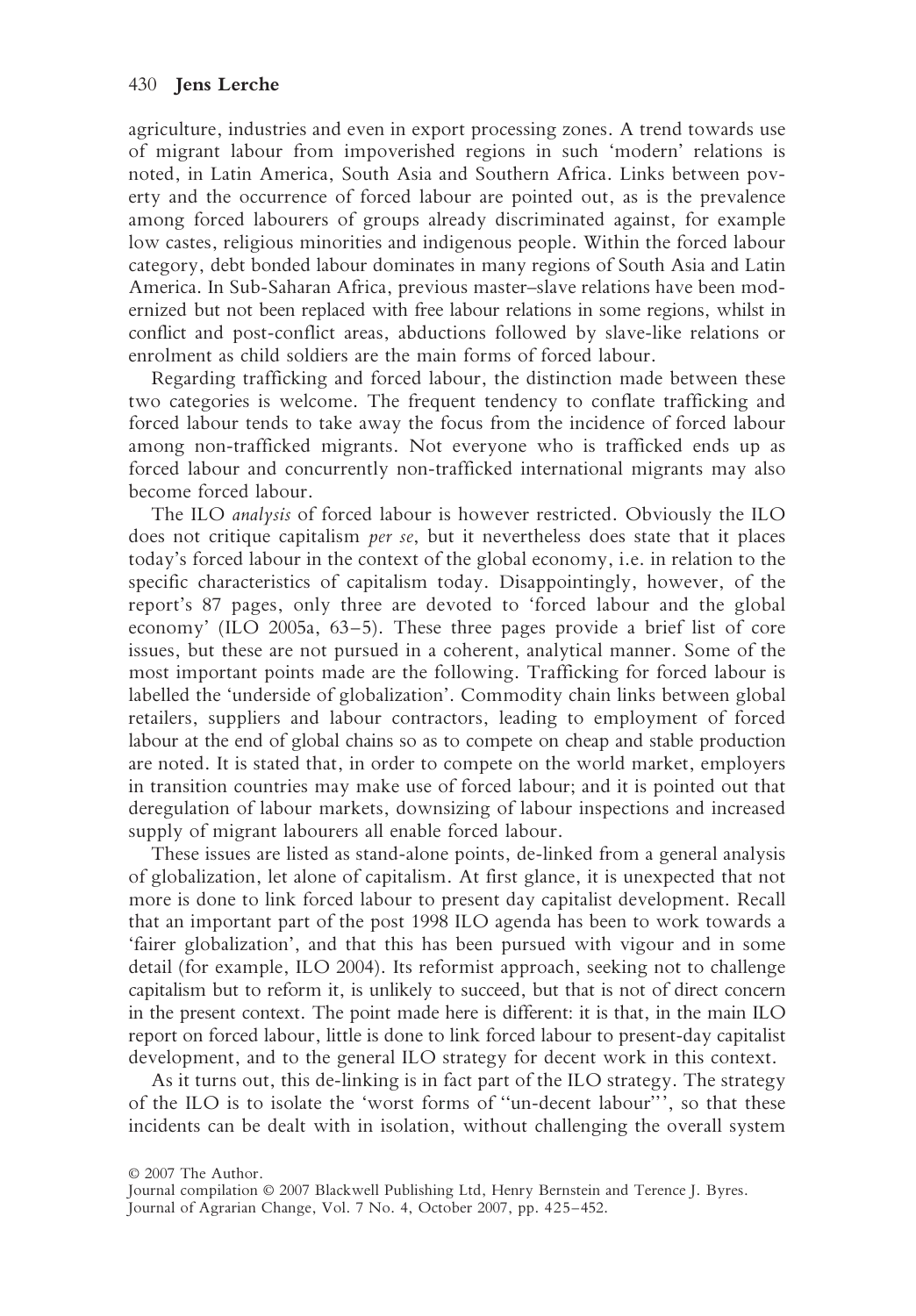that created the conditions for their occurrence in the first place.<sup>10</sup> The focus is on dealing with what is seen as 'exploitation', namely forced labour, child labour etc. – standard 'free' labour relations, on the other hand, are not seen as exploitative.

This cocooning of the forced labour issue makes it relatively safe for governments and international organizations to deal with. It enables the ILO to run anti-forced labour programmes in collaboration with governments in several countries. However, the difficulties in rehabilitating forced labourers, not the least the difficulties in stopping them from returning to forced labour relations, indicate that such relations cannot be dealt with in isolation from the wider social and economic context. The ILO report shows, in some sections, that it understands this relationship, but that its very status as an international, albeit tripartite, organization means that politically this cannot be pursued (ILO 2005a, 80, 81, 83). The ILO may wish to raise a global movement against forced labour, but it has to be a limited movement. Certain aspects of modern capitalism are seen as abhorrent, whereas capitalism is not questioned. This means that the ILO Report depoliticizes forced labour issues, isolates them as an 'unnatural' element of capitalism, and avoids any politicization that could lead towards a general critique of capitalism.

Nevertheless, the rejuvenation of the ILO does lend international legitimacy to the struggle against forced labour, without which it is likely that even less action would be taken. Politically, what we have here is a contradiction between what is useful in order for the labouring classes to achieve a limited improvement of their *practical* position here and now, and what is useful in a longer term, strategic perspective. It would be a mistake not to acknowledge any practical benefits while critiquing the strategic perspective.

## AN ON-GOING THEORETICAL DEBATE

This section explores the relation between forced labour and globalization and the underlying relationship between forced labour and capitalism. This will be done through concentrating on what the ILO labels 'forced labour for private economic exploitation'. This not only represents the largest chunk of forced labour today, but is also at the core of classical discussions regarding capitalism and forced labour. This does not mean that forced labour related to commercial sexual exploitation, or other types such as those related to trafficking, are unimportant. Within the limitations of this paper, however, it is not possible to cover these areas as well, in any meaningful way.

The discussion regarding forced labour and capitalism is here organized around existing debates between Tom Brass and a number of other authors, most notably J. Mohan Rao and Jairus Banaji. The focus will be on their differing theoretical positions, certain lacunae within their writings and the implications of this for

© 2007 The Author.

<sup>&</sup>lt;sup>10</sup> Of the 127 paragraphs in the report's section on 'global action to combat forced labour', only one relates to forced labour and 'fair globalization'. This paragraph states that targets for dealing with forced labour related to globalization are yet to be developed, and will follow in the four years following the report! (ILO 2005a, 85).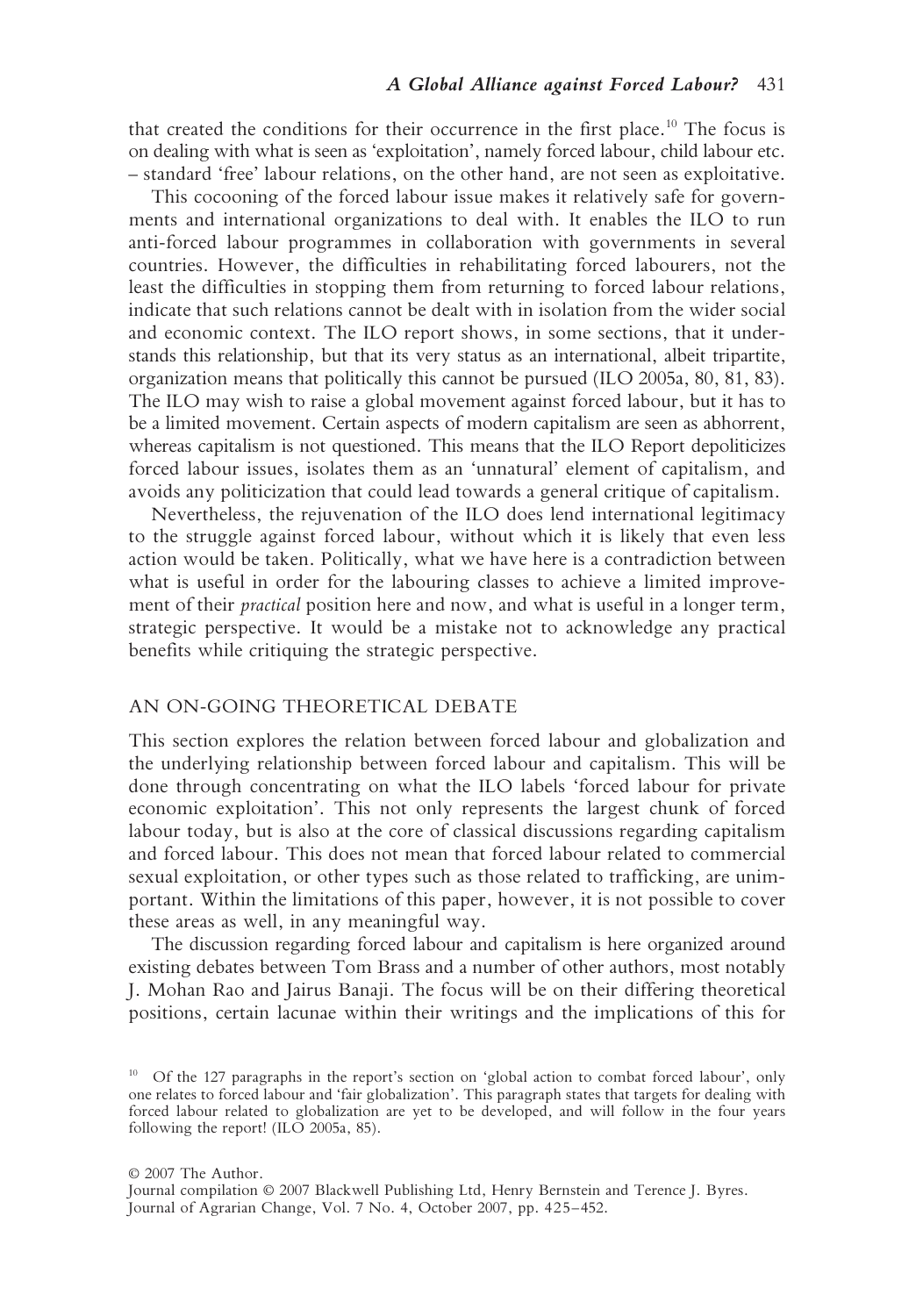the study of forced labour today. This leads on to a discussion of the literature concerned with globalization and forced labour.

There are important similarities between Brass, Rao and Banaji. They all locate their work in relation to that of Marx, and distance themselves from liberal views that argue that labour relations such as bonded labour are free *and* equal, since they are freely entered, contractual relations. They all share the basic Marxist understanding that the sheen of equality provided by contracts covers the fact that all labourers are exploited through their production of surplus value. Exploitation is not something reserved for forced labour, and free labour does not exchange equal values through the exchange of their surplus value producing labour power for wages as liberal economists, and the ILO amongst others would have it. $11$ 

Regarding the relationship between forced labour and capitalism, for Marx, commodification of labour power and, thus, free labour were essential to capitalism. The commodification is based on labour being doubly free: freed, or dispossessed, from the means of production, and free to sell his/her labour power to any capitalist who wishes to buy it. It is axiomatic for Marx that labour will be commodified and hence doubly free, in the above sense, under capitalism.

In the debate on free/unfree labour, Brass proposes that unfree labour and capitalism are compatible. A prolific writer on unfree labour in the 1990s (for example, Brass and van der Linden 1997; Brass 1999), Brass sums up most of his articles in his 1999 monograph. He argues that the creation of unfree labour is an essential part of modern capitalism. It represents class struggle from above, as labour is disciplined through being robbed of/losing the control of the sale of its own labour power, and labour power is thus cheapened. This is theorized in relation to the Marxist categories class-in-itself and class-for-itself, i.e. a proletariat defined solely through its relations to the means of production, and a proletariat which has gained proletarian class consciousness, respectively. Imposition of unfree labour relations from above is a means to halt the formation of a proletarian class consciousness, hence the term de-proletarianization. Brass explicitly argues that the phenomenon of de-proletarianization is not limited to the early stages of capitalism (Brass 1999, 12–14, 300).

Brass's theory provides a general and seemingly progressive framework for understanding present-day unfree labour relations. Empirically, he focuses mainly on debt bondage relations, where the labourer mortgages his/her future labour power against a loan from a creditor-employer. It allows him to argue that debt-based labour relations are unfree, irrespective of duration and ideological dressing. This enables him to conceptualize new forms of seasonal labour relations in capitalist agriculture in India as being unfree, as the relations involve the mortgaging of future labour power against loans.

The theory is not without problems, though. First, there is the issue of theoretical lineage. Brass claims that the deproletarianization theory is within the

© 2007 The Author.

 $11$  See Rao (1999a, 1999b) for a critique of the liberal understanding of free labour.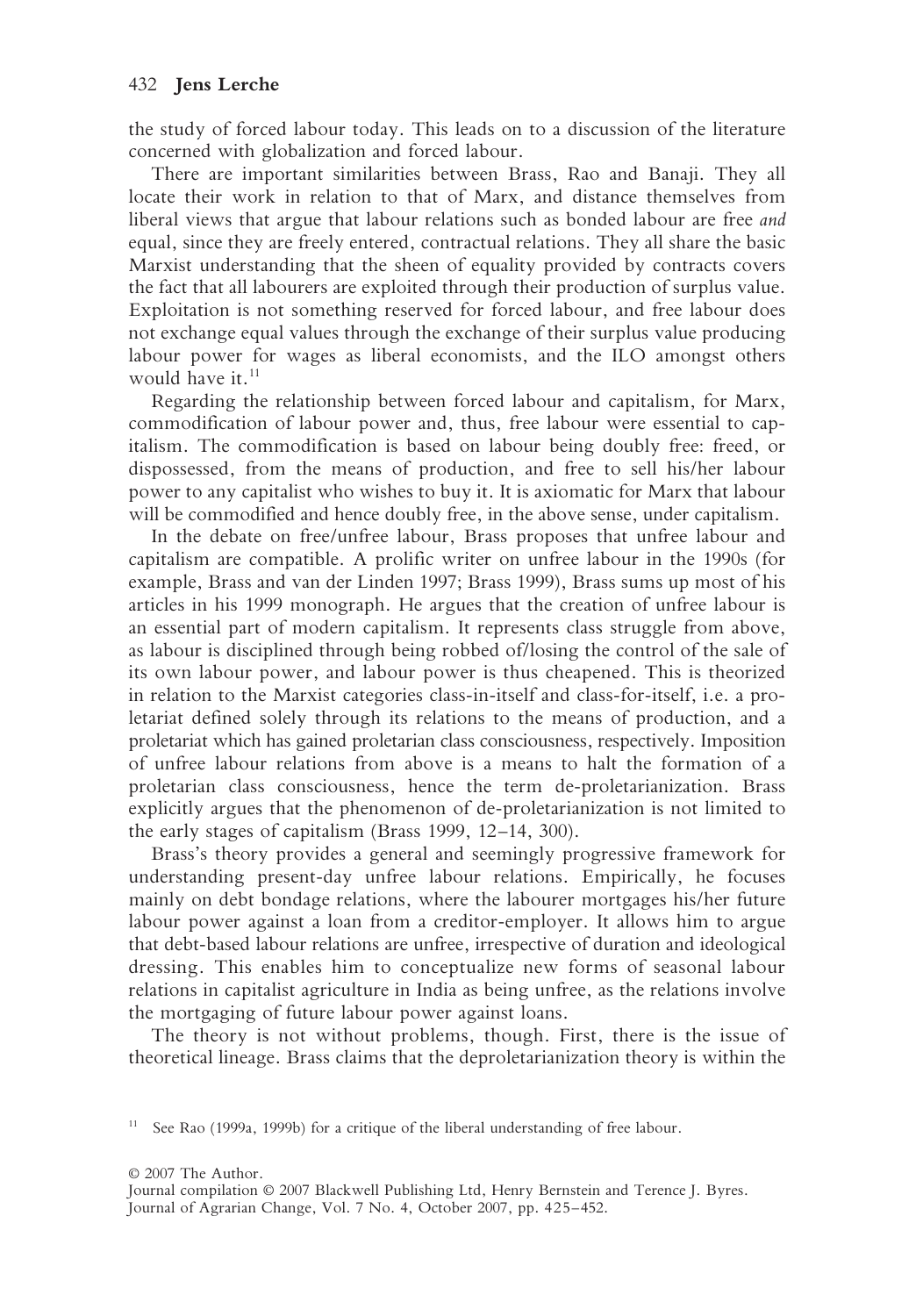Marxist tradition, but he does not seek to address the obvious discrepancy between Marx's insistence on the *generalized* commodification of labour power in capitalism, and his own theory of decommodification and deproletarianization (1999, 151–8). In this respect it is hard to see much difference between Brass's position and that of Wallerstein and other world systems theorists who famously viewed accumulation through the sphere of circulation, and not the organization of the labour process and the class relations springing from this, as being at the core of capitalism, a point also implied by Rao (1999b, 108, 115).

Secondly there is the issue of extra-economic coercion. While Brass accepts the classical view that unfree labour relations are always based on non-economic coercion (if not they would not be unfree), in practice he disregards this, since coercive relations may be difficult to identify empirically. Instead, in practice, he claims that all labour relations involving an advance loan can be understood as unfree (Brass 1999, 10–13, 20–1). This proxy definition *de facto* denies the existence of labour relations not based on extra-economic coercion (and thus free), but involving advance payments.

Thirdly there is no placing of the theory into the historical context. Brass's theory operates at a high level of abstraction. His is a theory of a new aspect of capital's struggle to maximize surplus value extraction. It is a model for what could happen under capitalism, but it is not an explanation of actually occurring phenomena. Brass shows that various cases fit his model, but that does not amount to an explanation of causal relations (for example, Brass 1999, 160–3). In order to do this, he would need to theorize the historical conditions for the occurrence and development of deproletarianization. He does provide two clues: firstly, that deproletarianization is not limited to early phases of capitalism, and, secondly, that it occurs when class-for-itself consciousness is about to develop. He also applies his general theory to several specific case studies. This, however, does not amount to historical contextualization, and without such a grounding the theory does not contribute to an understanding of the development of unfree labour relations in specific historic contexts, such as, for example, neo-liberal globalization.

In some respects, Rao represents the opposite view to that of Brass. In two articles (1999a, 1999b), he develops the classical Marxian tenet that capitalism requires doubly free labour. He points out that 'free labour' is a nebulous concept. As with all class-based modes of production, capitalism rests on classbased non-economic coercion. It is only possible to distinguish between free and unfree labour if a distinction is made between this underlying class-based coercion, which in general is taken for granted, i.e. the 'given' coercion on the one hand; and 'non-given' coercion, i.e. coercion over and above the takenfor-granted coercion on the other. Such a distinction, Rao argues, can only be made in specific historical contexts.12

<sup>12</sup> The 'given'–'non-given' bifurcation has its own problems (Rao 1999a, 249).

© 2007 The Author.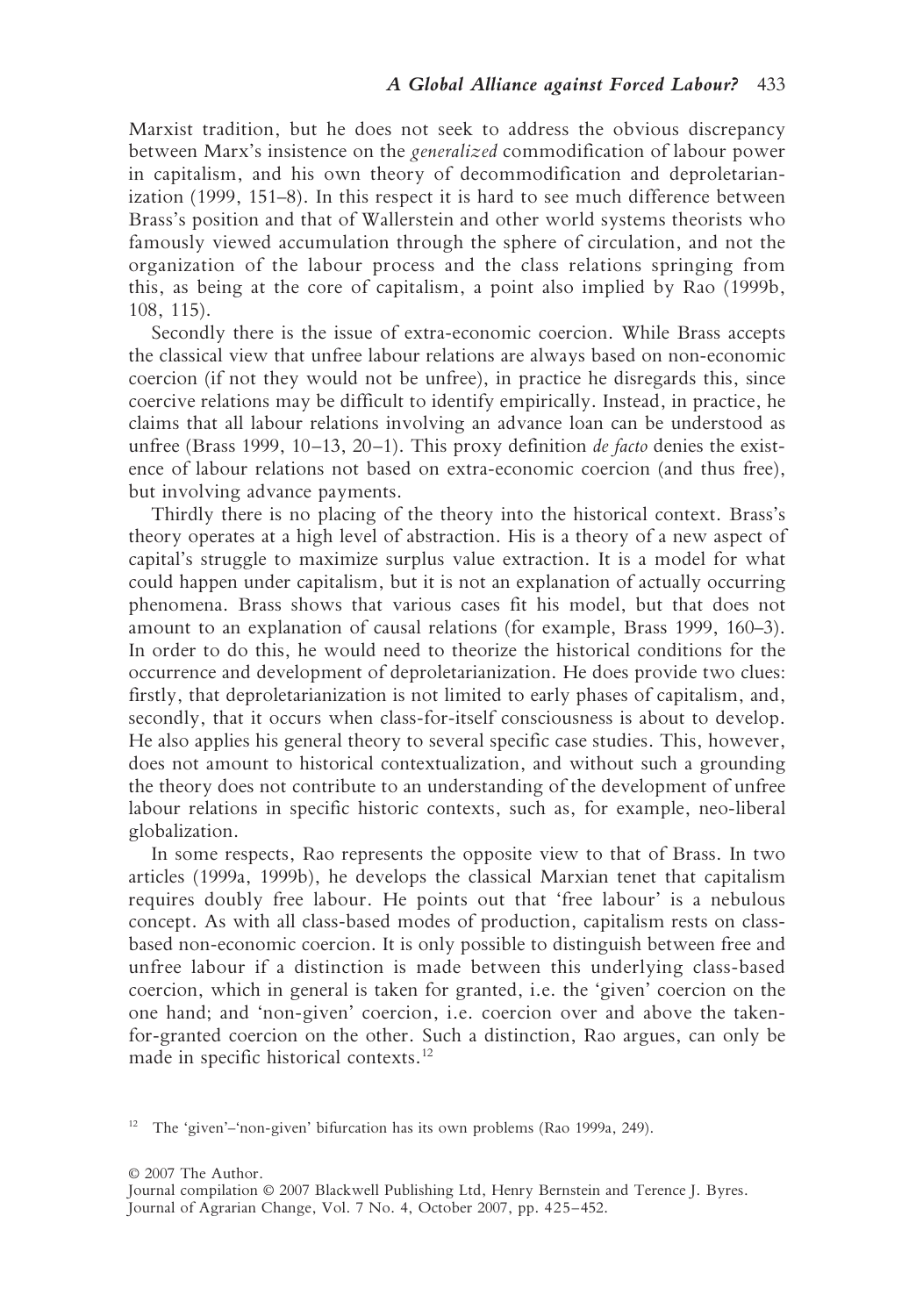## 434 **Jens Lerche**

Rao takes the classic Marxist view that while during early phases of capitalism unfree labour may be present, in mature capitalism free labour will have replaced unfree labour. In the long run, capitalism and unfree labour are not compatible. Existence of unfree labour relations means co-existence between capitalism and pre-capitalist modes of production. In the long run, such social formations will be less economically effective than those where proper capitalist labour relations exist (commodification of labour and, conditioned on that, generalized competition and capitalist accumulation), and will lose out. Brass, by contrast, appears to claim that unfree labour is beneficial to capital in the long run, a position he takes without addressing the obvious contradiction inherent within it.

Regarding debt bondage, it follows from Rao's focus on non-economic coercion that he does not view this relation as necessarily unfree. Such a relation would be free if the labourer were free to leave the relation after the end of the contract, i.e. after having paid back the loan/advance through delivering his/her labour power. Regardless of whether this would happen after one season or several years, this would be a free labour relation. An advance payment does not in itself amount to extra-economic coercion, and neither does tying in *during* the contract, which in fact is a normal condition of a contractual relation.

Where Brass argues that debt bondage signifies unfree labour, Rao states this is the case only under specific, semi-feudal circumstances. Where semi-feudal power relations at local level exist, this may involve the 'fusion of political power and economic wealth' to the extent that, in reality, the local ruling classes routinely would exercise non-economic coercion to maintain labourers in debt bondage labour relations, resulting in unfree labour relations. Rao nevertheless accepts that bonded labour relations, even when not unfree, involve abysmal conditions for the labourer. He argues that (free) bonded labour relations tend to be highly unequal, and often based on monopoly – but that does not make them unfree. Further, they are also based on the absence of restrictions in property rights, expressed through the ability of creditors to continue to reclaim the debt of debt bonded labourers beyond what in the developed capitalist world would have been the point of bankruptcy. So, both Rao and Brass view bonded labour relations as an outcome of class relations where the balance of power is tilted heavily against the labourers. For Rao, in mature capitalism, it is just that: labour relations in the context of a very skewed balance of power. For Brass, however, it is always a process of deproletarianization/unfree labour.

Banaji (2003) makes a number of points similar to those of Rao, not the least regarding the relativity of 'freedom' under capitalism. Nevertheless, his analysis takes a different path. Banaji's argument is based on a distinction between total social capital and individual capital.<sup>13</sup> At the level of total social capital, he states, capital accumulation cannot be based on generalized unfree labour. However, at

© 2007 The Author.

<sup>&</sup>lt;sup>13</sup> A basic error in Brass's argument, he suggests, is that his analysis solely takes place at the level of individual capital (Banaji 2003). Brass denies this, and shows how aspects of his analysis implicitly make this distinction (Brass 2003). Banaji's analysis nevertheless gains from having made this distinction explicit.

Journal compilation © 2007 Blackwell Publishing Ltd, Henry Bernstein and Terence J. Byres. Journal of Agrarian Change, Vol. 7 No. 4, October 2007, pp. 425–452.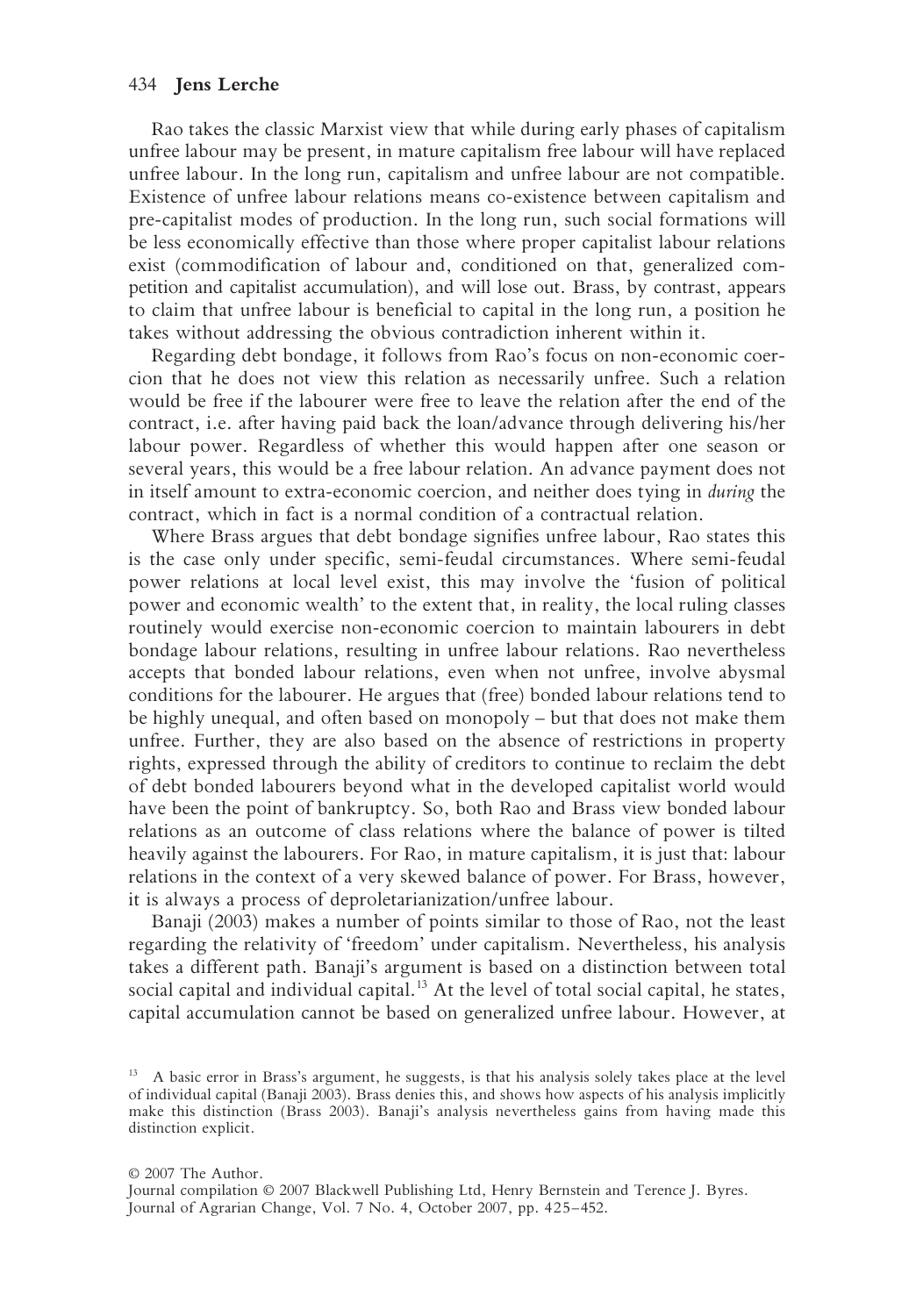the level of individual capital, it is the drive for surplus value (accumulation) that defines capitalism, not the presence/absence of 'free' labour. He suggests that at this level capital may be working through a multiplicity of forms of exploitation, based on but not limited to free wage labour: (a) exploitation of peasant family labour, (b) 'more-or-less coerced/more-or-less free' forms of wage-labour' and (c) unfree labour (2003, 80, 83).

This clearly goes against 'canonical' Marxism. However, Marx also did not foresee the prolonged survival of the peasantry as petty commodity producers in the face of continued polarization processes. Readers of this journal will be familiar with the theorization of this phenomenon, not least by Bernstein (e.g. Bernstein 1994).

Banaji's argument gains strength through the parallel made with the issues regarding the peasantry. It would need to be stressed though – and Banaji does do this, but not consistently – that capitalism means, by definition, generalized free labour.14 As Banaji puts it, 'the "sale" of labour-power for wages is mediated and possibly disguised in more complex arrangements'.

Compared to Brass's position, Banaji's understanding of forced labour succeeds better in theoretically contextualizing forced labour within capitalism, not the least because it deals head-on with the contradictions involved. However, as with Brass, Banaji provides an a-historical model, and, compared to Rao, he avoids dealing with the problem of the impact of forced labour on the dynamism of capitalism, an issue which is important also for the long-term viability of forced labour under capitalism.15

The absence of historical analysis is also noteworthy in 'popular' books on forced labour. A number of recent books deal with the full spectrum of forced labour. Bales (2004, 2005) and Sage and Karsten (2006) deploy terms such as 'global slavery' and 'new slavery', and state that trafficking is a 'dark underworld' of the 'global economy', but none of them provides an analysis of the globalization aspect, nor of why 'new slavery' has emerged. Instead, these books are descriptive, liberal accounts of various forms of forced labour, life histories, and the international legal, institutional and advocacy-related environment.

One paper by Bales (2006), though, argues that slavery has increased since 1945, as the price of 'slaves' (by which he means all categories of forced labour, including chattel slaves, bonded labour and serfs) has fallen compared to the centuries before, and the profits of slave-owners have increased, due to (a) population growth, (b) global increased economic disparities and impoverishment in the developing world, linked to changes in the global economy and (c) the absence of rule of law in many countries. It is problematic to infer any kind of

© 2007 The Author.

<sup>&</sup>lt;sup>14</sup> For example, he does not make a distinction between slavery before the world dominance of capitalism, and during capitalism (Banaji 2003, 81).

<sup>15</sup> A final contribution to the discussion around Brass's position is that of Surinder Jodkha (2004). Jodhka finds that Brass's theory might be correct in principle, but that an objective theory cannot be applied to the subjective reality in the way that Brass does. Jodkha's concern has some similarities to what here has been termed the non-historicization inherent in Brass' model, but, as should be clear by now, the argument presented here is that the theory in itself is also problematic.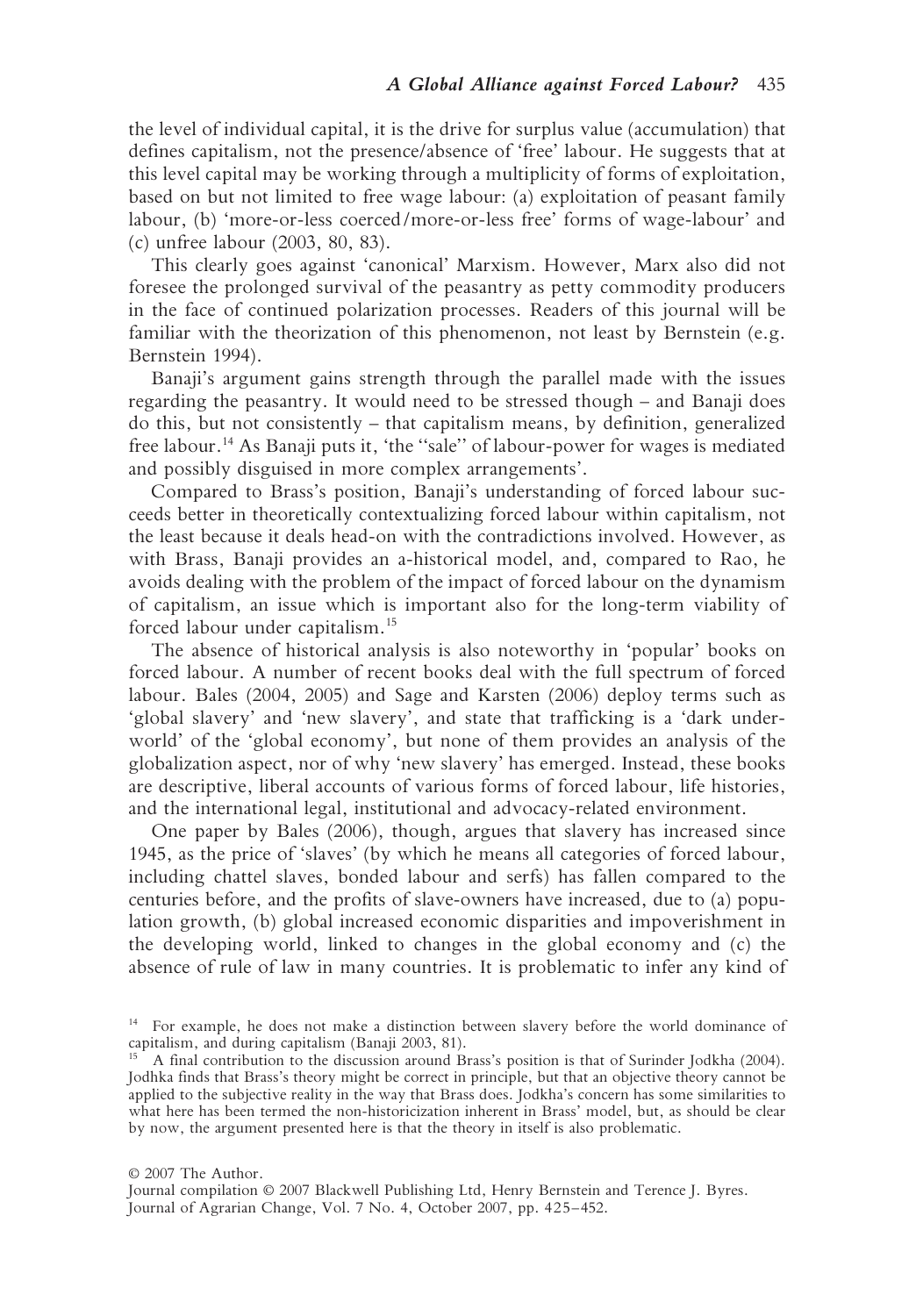causal relationships from this kind of multi-variable statistical analysis, but the focus on profitability is interesting and deserves to be taken further. It resonates with the general view regarding the role played by unfree labour/highly unequal labour relations held by the texts just discussed, namely that such relations increase levels of exploitation.16

The only recent book dealing explicitly with forced labour and globalization is an edited volume by van den Anker (2004). It argues explicitly that globalization has caused increased levels of 'slavery', as increasing poverty has made some groups of people more vulnerable to slavery. However, the empirical basis presented for this claim is weak: it is supported by a number of examples, but only one, from India, is clearly based on proper empirical research (van den Anker 2004, 22–8).

At the general level, we are back where we started: it is the ILO figures on forced labour which stand out. They show that forced labour (which with the above discussion in mind may be reformulated as forced labour/highly unequal labour relations) *is* common in some countries, though far less so in the most developed capitalist countries. This indicates that there *is* a need to relate forced labour to differences within capitalist development. Little has been done to this effect, though. This is clearly so in the theoretical texts reviewed here, as they are more concerned with the overall relationship between capitalism and unfree labour relations than with establishing an understanding of the role played by these in specific historical contexts.

## UNFREE LABOUR IN INDIA

### *Bonded Labour Relations*

A discussion of bonded labour in India is likely to be useful, both in relation to theoretical issues and regarding issues relating to the historical development of forced labour and capitalism. It is commonly accepted that India has the highest number of unfree labourers of any country in the world, and much of the theoretical debate regarding unfree labour draws on evidence from India.

In India, the phenomenon of debt bondage is at the core of the unfree labour discussion. Here, debt bondage and related labour arrangements will be discussed in some detail, followed by the issue of the relationship between bonded labour and forced labour. Bonded labour is well researched in India. Recent publications include ten ILO-funded case studies (2002–6), an ILO-funded bonded labour in India literature review (Srivastava 2005), as well as several major academic works.

© 2007 The Author.

<sup>&</sup>lt;sup>16</sup> The paper also provides a correlation analysis, covering all countries in the world, estimated incidence of 'slavery' (forced labour), and 76 economic, social and political indicators. The main result is that low levels of slavery correlate with high GDP per capita, a high human development index and low levels of corruption, something which resonates with the distribution of forced labour across the world which the ILO arrived at.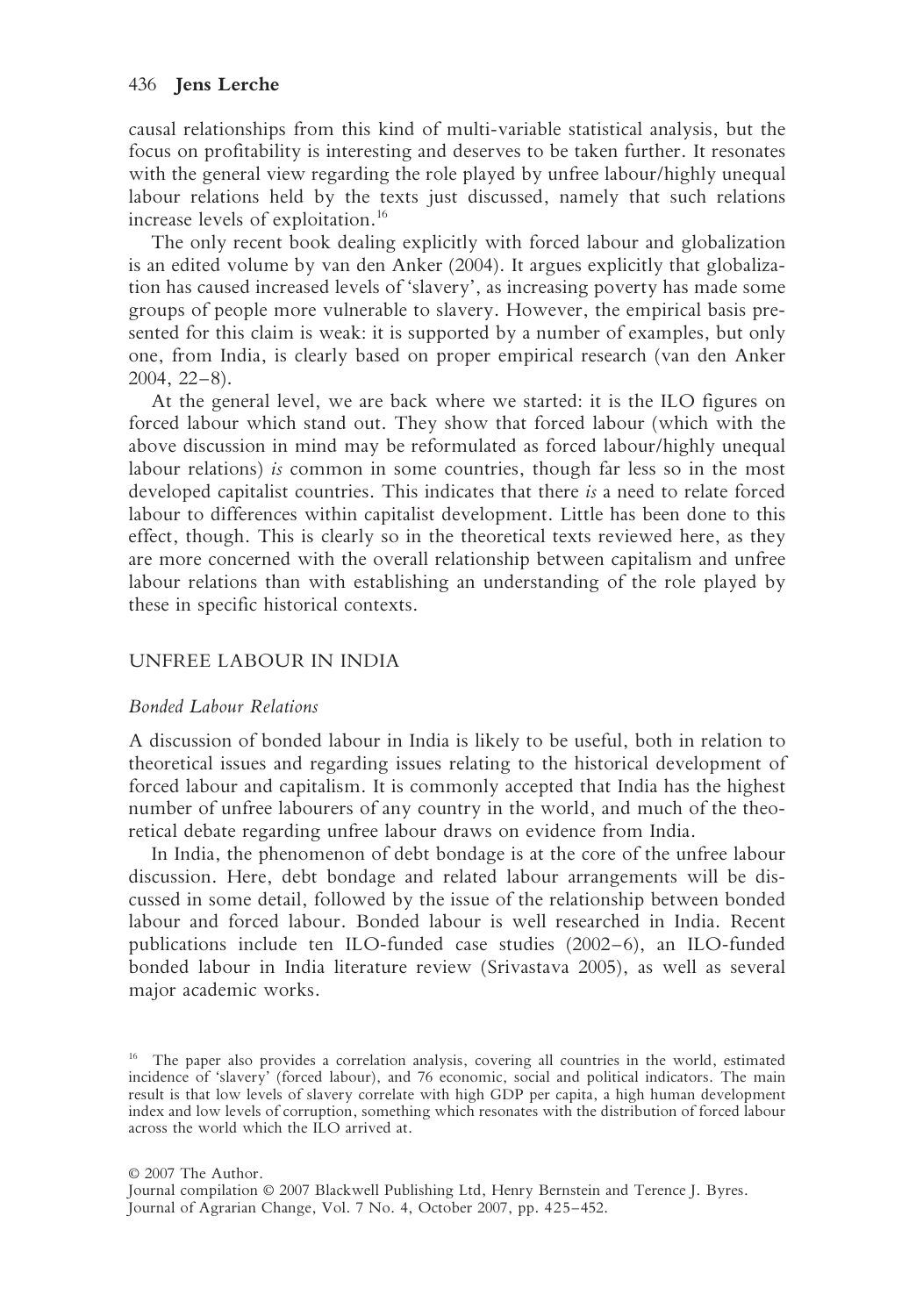|                       | India      | Pakistan            | Asia and Pacific |
|-----------------------|------------|---------------------|------------------|
| Government            | 251,000    | $5 - 7.000$         |                  |
| Independent estimates | 20 million | $2.5 - 7.5$ million |                  |
| ILO estimate          |            |                     | 5,964,000        |

*Table 3.* Bonded labour in South Asia

The ILO estimate is for the category 'private economic exploitation', which includes bonded labour.

*Source*: Anti-slavery (2001); ILO (2005b, 2).

The number of debt bonded/unfree labourers in South Asia is disputed between independent organizations and governments (see Table 3).<sup>17</sup> Bonded labour is mainly found in Pakistan and India, especially since Nepal outlawed bonded labour in 2000, followed by a relatively effective rehabilitation campaign.18 The ILO figure covering the most comparable ground (six million forced labourers related to private economic exploitation, in the whole of Asia and the Pacific, but with the bulk of cases relating to South Asia) is in-between non-official figures and government numbers.

One reason for the discrepancy between the figures is that they measure slightly different things, revealing, in the process, different concerns. The ILO takes a position close to the analytically stringent view held by Rao: that, for a labour relation to be unfree, it must involve coercion. To receive an advance/ loan in lieu of labour yet to be performed does not equal unfreedom. In the absence of evidence of threats, means of coercion or other violent acts, some short-term relations which others might classify as bonded labour have not been counted as unfree by the ILO (ILO, personal communication,  $2007$ ).<sup>19</sup> The Indian government's definition of bonded labour is outlined in and around its 1976 legislation banning bonded labour. It states that debt bondage, combined with wages below the statutory minimum wage, constitute forced labour (it reasons that force must be required in order to compel labour to work for such low wages) (Lamba 2007). The independent estimates tend to equate debt bondage with forced labour. However, where the Indian government tends to stick to

<sup>&</sup>lt;sup>17</sup> The independent estimates of the incidence of bonded labour in India and Pakistan are based on extrapolation of surveys of selected regions, and undertaken by reputable organizations. The Pakistan surveys were funded by the ILO, while in India, one was organized by the Indian State Government of Tamil Nadu, and another by the Gandhi Peace Foundation and the National Labour Institute (Anti-Slavery 2001).

<sup>&</sup>lt;sup>18</sup> Forced labour is still an issue in Nepal, but at a much lower level than was previously the case (Shrestha et al. 2003).

<sup>&</sup>lt;sup>19</sup> On the other hand, the ILO states explicitly that although brick-kiln contracts are seasonal and short-term, many cases were treated as forced labour, because of the reported evidence of threats, violence and lack of freedom (ILO, personal communication, 2007).

<sup>© 2007</sup> The Author.

Journal compilation © 2007 Blackwell Publishing Ltd, Henry Bernstein and Terence J. Byres. Journal of Agrarian Change, Vol. 7 No. 4, October 2007, pp. 425–452.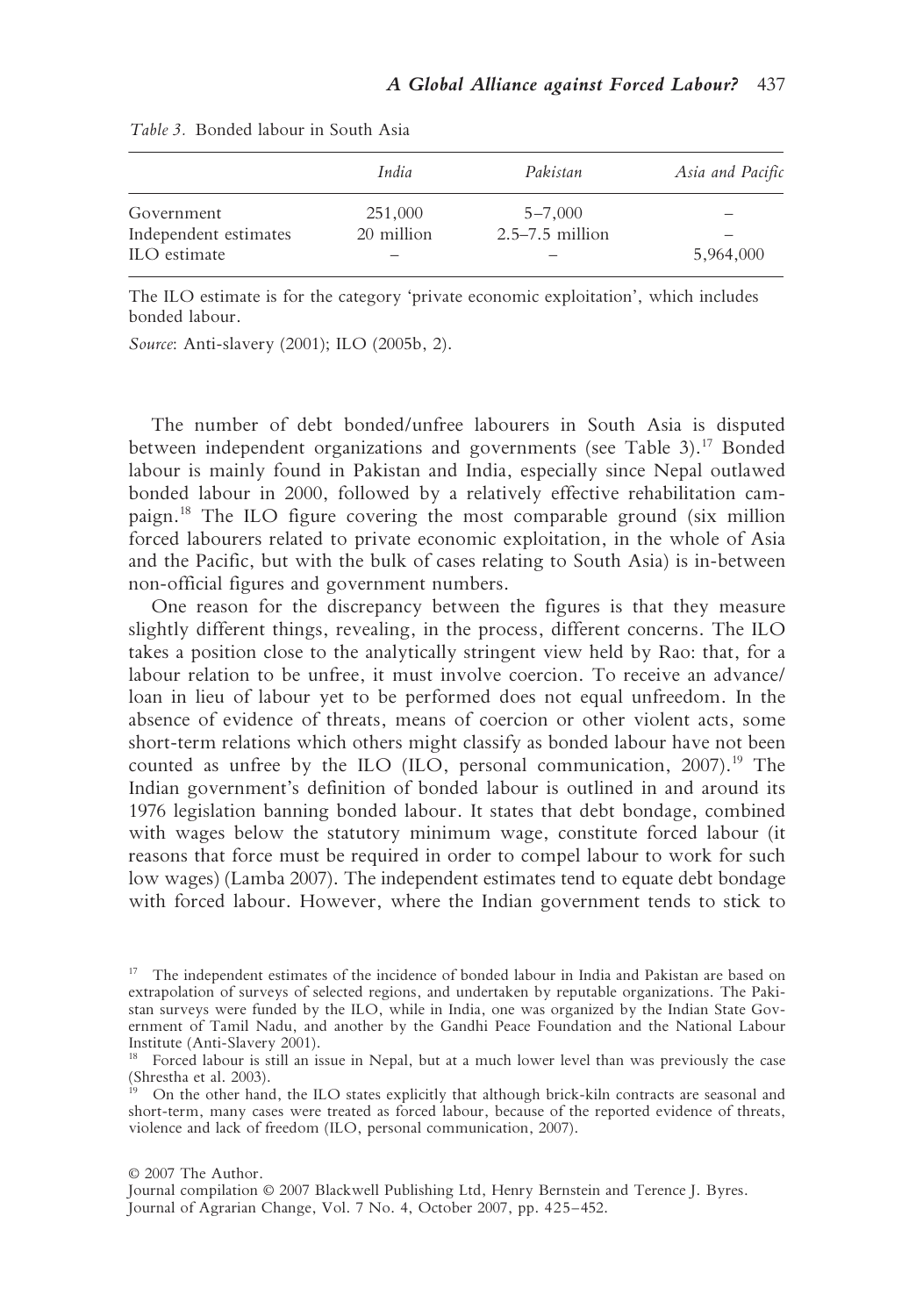long-lasting debt bondage relations, the independent estimates include shorter, i.e. seasonal, relations. This is quite similar to Brass's looser definition of bonded labour.

It is commonly accepted that, in India since the 1950s, there has been a move away from traditional debt bondage, while new types of bondage, consistent with the capitalist economy have emerged. During colonial times, landowners used to employ one or more male bonded labourers on a permanent basis, as well as their wives, to undertake core agricultural tasks as well as certain household chores. These bonded labourers were predominantly from the lowest ranking, at that time untouchable castes and tribes, as were most other agricultural labourers. They tended to be bonded, not the least through debt, for significant numbers of years, sometimes for a lifetime; and hereditary relations, including hereditary debt relations, were common.

From the 1950s onwards, the occurrence of classical bonded labour declined dramatically. This was related to land reforms, new agricultural production methods, increased availability of non-agricultural occupations for rural labourers and some increase in the political power of the lower castes, not least through the introduction of universal suffrage. Today lifelong year-round agricultural bondage is mainly found in the least developed pockets of the Indian countryside, including the so-called 'tribal' belts, i.e. areas which are outside the purview of mainstream economic and social development. The continued existence of this kind of bonded labour has been reported recently in the states of Andhra Pradesh (Subrahmanyam et al. 2003; Chakravorty 2004), Karnataka (Mani 2002), Orissa (Nayak 2003), Utteranchal (Jain 2005) and Uttar Pradesh (Ruthven and Kumar 2002). For studies from the 1990s, see Srivastava (2005).

The development away from classical bonded labour relations has been charted most thoroughly by Breman, for example (1974, 2007). Breman is probably the foremost scholar on bonded labour and related issues in India, having undertaken fieldwork-based research in West India for more than 40 years. Breman argues convincingly that already during colonial times bonded labour shed the vestiges of patron–client relations, relations which used to include certain, modest, benefits for the labourers. Towards the latter part of the colonial period, this was replaced with hard-nosed modern economic relations, more exploitative than those that previously existed. When, during the decades following Independence, most classical bonded labour relations ceased to exist, rural employers turned to new, for them more effective labour relations, often involving migrant labour, instead of employing the ex-bonded labour as free labour (Breman 1990, 1999). The breakdown of classical bondage has been charted in other parts of India as well, for example in Bihar (Jha 2004), Uttar Pradesh (Lerche 1999), Andhra Pradesh (da Corta and Venkateshwarlu 1999) and Haryana (Jodhka 1994).

In many parts of rural India, more-or-less free labour relations have developed within agriculture, with the main labour-related strategy of the employers being to restrict employment of labour as much as possible, through moving away from labour-intensive economic activities (for example, Kannan 1999; Lerche 1999; Rogaly et al. 2001; Srivastava 1999). However, especially where labour is required in numbers, be it in capitalist agriculture or in rural or semi-rural industries,

<sup>© 2007</sup> The Author.

Journal compilation © 2007 Blackwell Publishing Ltd, Henry Bernstein and Terence J. Byres. Journal of Agrarian Change, Vol. 7 No. 4, October 2007, pp. 425–452.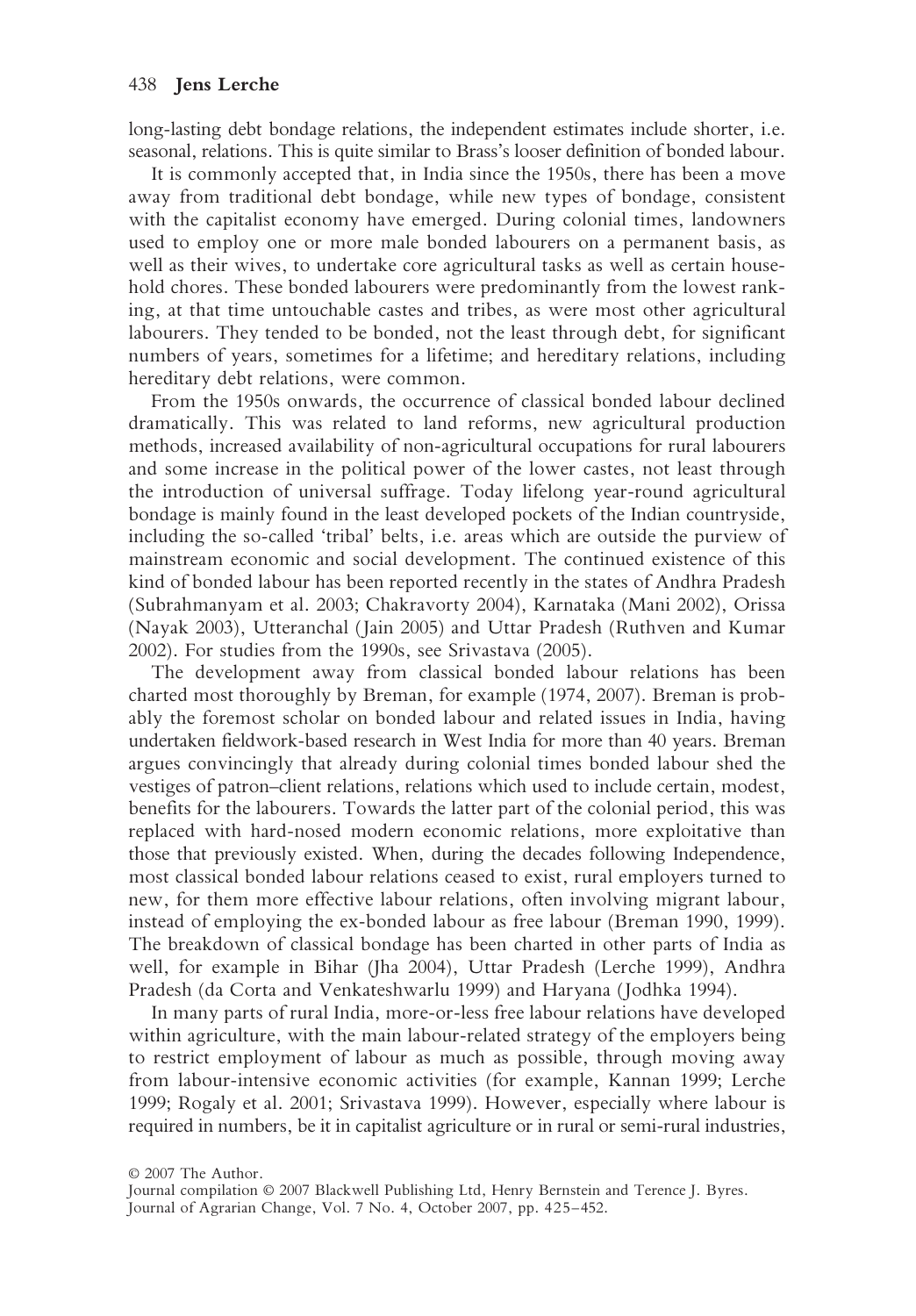bondage has often been modernized into a relation which aptly has been termed neo-bondage by Breman (1994 [1978, 1979]). Often this involves seasonal migrant labour, the incidence of which has increased during the last decades. The migrant labour force tends to be more effectively exploited, through longer working hours, lower wages (lower in terms of wage in relation to workload, and sometimes also in absolute terms) and less labour unrest (see, for example, Prakash 2007; Breman 1996; Guerin 2007). It is estimated that around 30 million labourers, or between 6 and 7 per cent of all Indian labourers, are seasonal migrants (Srivastava 2007; Srivastava and Sasikumar 2003). Most of them work in the unregulated or informal economy which, in 1999–2000, provided employment for between 86 per cent and 93 per cent of Indian labourers (depending on method of estimate) (NCEUS 2007, 24–5).

Neo-bondage involves the tying in of prospective labourers through loans/ advances given during the lean season before the start of the (mainly) seasonal employment relation. During the employment period against which the labourer has pledged his/her labour power, the labourer may only be paid a minimum allowance, while the overall payment is settled at the end of the seasonal employment. This compels the labourer to stay in the employment relation after the advance has been paid off. Depending on the size of the original advance, and on the extent to which the employer has manipulated the payment accounts during the employment period – which is often the case – the labourer may in fact leave with little pay, or, maybe, with a debt that needs to be repaid through next year's seasonal work. This kind of labour relation has been identified within agriculture (Brass 1999), sugar cane harvesting and processing (Breman 1990; Guerin et al. 2004), rice mills (Marc et al. 2007), construction (Olsen and Murthy 2000; Picherit 2007), brick kilns (Prakash 2007; Breman 1996; Guerin et al. 2007), stone quarries, mines (Lahiri-Dutt n.d.), weaving (De Neve 1999, 2005), *bidi* (cheap cigarette) making, fish processing, silver works, mat weaving, salt pans and other areas (for an overview see Srivastava 2005).

Men and women and children may all be bonded. In some sectors such as brick kilns, rice mills and the construction sector, where different aspects of the production process may be covered by different family members, family bondage is common. It is nevertheless the male head of the household who represents the family unit, and who receives the advance and the payments. The extent to which wives are participating of their own free will is bound to vary, along with the generally male-dominated decision-making pattern within the labouring households. In other sectors, such as *bidi* making and fish processing, women labourers form the bulk of the bonded labourers (Srivastava 2005). Da Corta and Venkateshwarlu's (1999) case study from Andhra Pradesh shows how wives were forced to take over the debt bondage obligations of their husbands as these found better-paid work.

Children are also bonded by their parents, to work in their own right against an advance to their fathers. This is common in, among other places, the silk industry, the outsourced carpet industry in North India and on hybrid cotton seed farms in Andhra Pradesh (Srivastava 2005; Venkateswarlu 2003).

<sup>© 2007</sup> The Author.

Journal compilation © 2007 Blackwell Publishing Ltd, Henry Bernstein and Terence J. Byres. Journal of Agrarian Change, Vol. 7 No. 4, October 2007, pp. 425–452.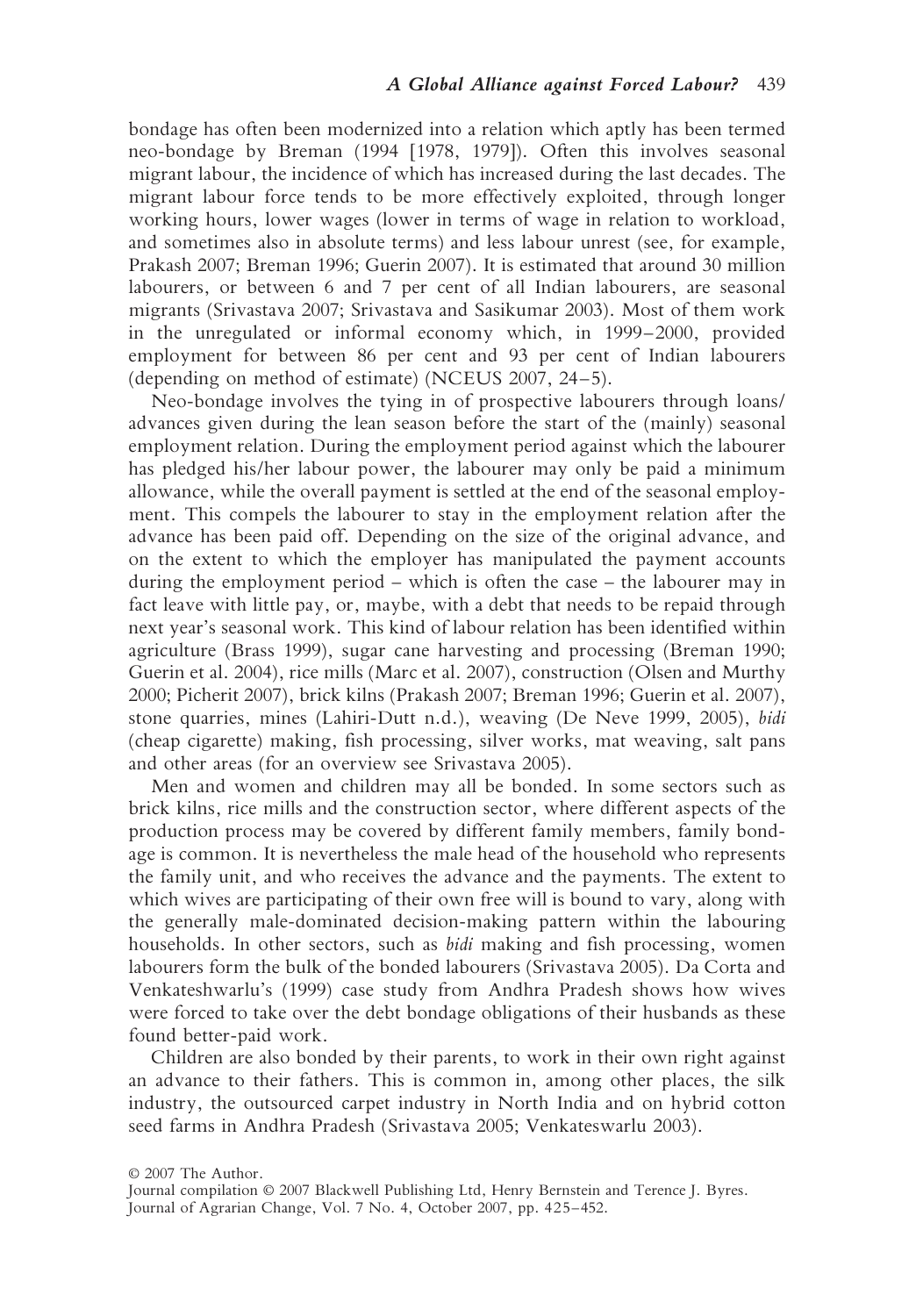## 440 **Jens Lerche**

Caste relations are also an issue. The vast majority of bonded labourers continue to belong to the lowest, ex-untouchable, caste groups and tribes. The social oppression and political powerlessness of the ex-untouchable groups is one of the social structures that has become part and parcel of Indian capitalism. Without this social and political division, enabling neo-bondage both at the individual (poverty and powerlessness) and societal level (powerlessness), neobondage might well have been less widespread. At the societal level, since debt bondage is prohibited, it requires a degree of collusion by the authorities to operate. In States politically dominated by strong landowning groups, such as Haryana and Gujarat, employers have no reason to fear government restrictions (Breman 1999; Lerche 1995). In Andhra Pradesh (Rustagi 2004) and Tamil Nadu (Guerin 2007), where somewhat more populist regimes tend to rule, case studies show how employers have bought impunity through donations to political parties.

Entry into debt bondage is generally not due to extra-economic compulsion. The classic ILO convention on forced labour operated with a definitional double clause of coerced entry *and* extra-economic constraints upon exiting. Most observers and agencies, including the ILO itself, now only focus on the exit clause, or accept that extra-economic coercion at either end of the labour relation makes it unfree. This also means that the always largely irrelevant debate, in an Indian context, regarding the 'tricking' of labourers into debt bondage has now been rendered fully superfluous.<sup>20</sup> In India, male labourers enter into neo-bondage due to *economic* compulsions, and they tend to do so with open eyes, well aware of the pay and conditions which await them, as they follow in the footsteps of others from the same village and caste group. They do so because, in income terms, in spite of the extremely low pay, and in spite of the extreme conditions of work, this is the best option available to them (Breman 1996; Guerin 2007; Lerche 1999; Ruthven and Kumar 2002). Female bonded labourers, and children, may or may not enter the relationship voluntarily, see above.

In most cases, it is the availability of the advance payment that is the most important factor. The labourers view the advance offered as a necessity. Case studies quote labourers stating that they would not work if no advance were given (Guerin 2007; Picherit 2007). The advance sees the labourers through the lean season before the start of the job, and also provides the security that a job will actually be available to them at the end of the migratory journey.<sup>21</sup> As a rule of thumb, labourers want as large an advance as possible, although it has been noted that some labourers are careful to avoid advances that will tie them in for more than a season. It is common that the advance increases the greater the

© 2007 The Author.

<sup>&</sup>lt;sup>20</sup> The Thorners (1962) were instrumental in introducing the 'double' clause into the Indian context. In fact the 'trickery' debate still lives on at the margins, as a recent contribution by Villanger (2006) shows. The sidelining of this debate is useful also in that it enables a discussion of the subjective consciousness and choices made by the labourers, since they no longer are deemed incapable of understanding the debt bondage labour relation they may enter.

<sup>&</sup>lt;sup>21</sup> The advance may be up to Rs 20,000, which, for example, is more than half the full pay for a season's (six to eight months') work in a brick kiln (Guerin et al. 2007).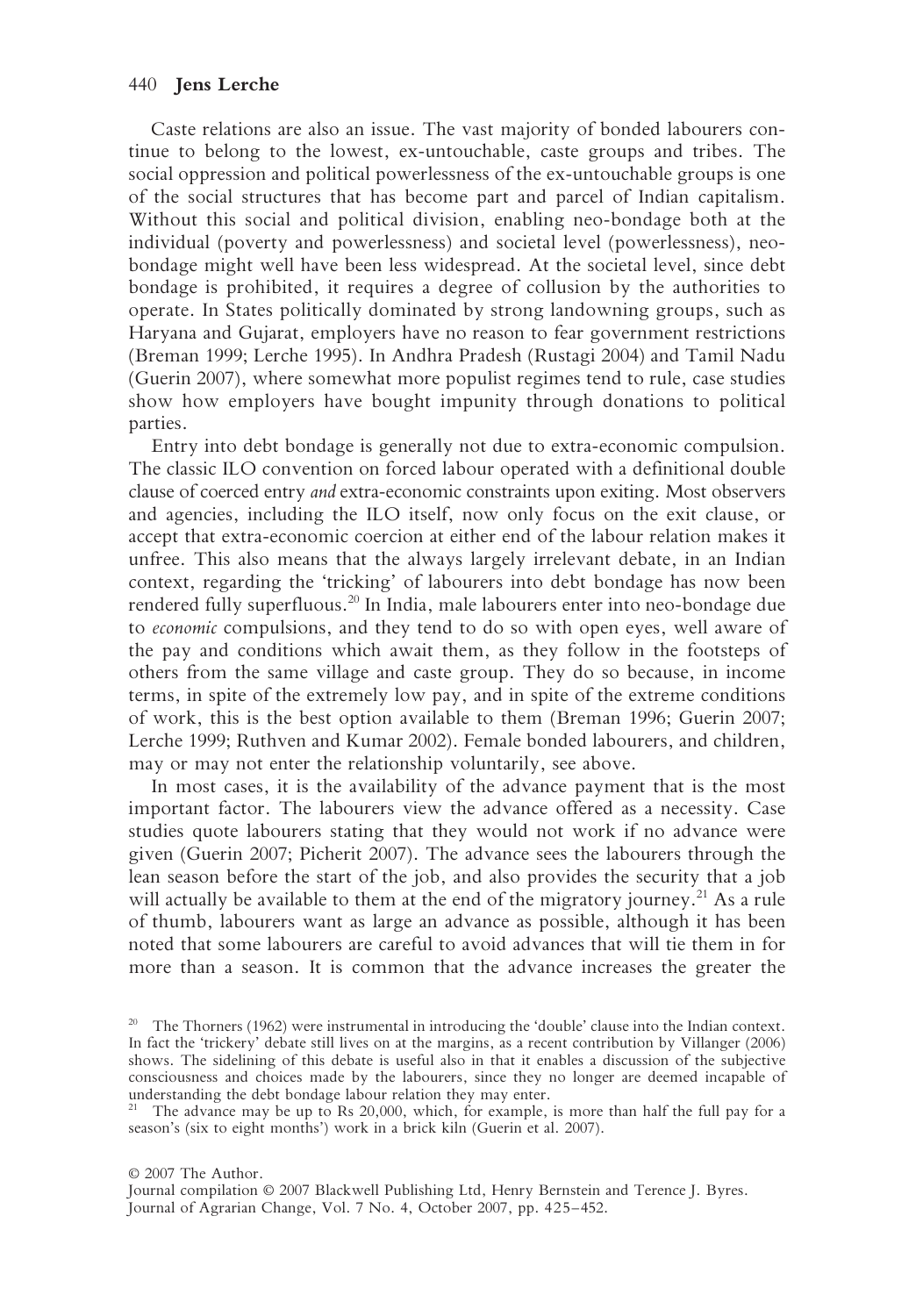number of family members (i.e. wife and children of the male labourer) that join in, since the input of labour will be higher (Chakravorty 2004; Guerin et al. 2007).

It should be noted that advances are commonplace also in 'free' employment relations in India. Most labourers will ask for an advance. This may be due to their economic predicament, and also because such advances provide an incentive for employers to keep the labourers in employment. Case studies also show that employers are acutely aware of the advantage for themselves of bonding labourers for several years. It ensures a dependable workforce, both in terms of the workforce actually being there, and in terms of the docility of the workforce. Labourers know this as well, hence the strategy by some to avoid long-term tie-ins (De Neve 2005; Guerin et al. 2007; Picherit 2007). Most, however, are not in a position to take such precautions since they do not earn enough to provide themselves and their family with a decent living, without taking loans. For many, loans are necessary simply to survive the slack season. With 27.5 per cent of the population living below the Indian poverty line (*Economic and Political Weekly* 2007, 1067) (which is set at the near-absolute minimum calorie intake, i.e. around 12 rupees or US\$0.26 per day in rural areas (Guruswamy and Abraha 2006), this is unsurprising. For others, what is required for a 'decent living' may be over and above the calorie minimum of existence, and include the cost of life cycle rituals etc. Informal debts are rampant among poor people, and labourers will often have multiple debts, to family members, money lenders and to employers (Chakravorty 2004; Dhan Foundation 2006; Mani 2002; Nayak 2003; Picherit 2007). A recent case study of neo-bondage found that the labourers concerned viewed an advance from an employer as the preferred option, compared to other types of loan, since such a relationship offered a possibility of paying off the debt (Guerin et al. 2007).

In most cases reported, the debt bonded labour relation is organized through jobbers or contractors, who will provide the advance, organize the migration and be the manager at the workplace. The jobbers will be working for one or more employers, or for a main jobber, who will fund, or part-fund, the advances, and rely on them to deliver labourers. The jobbers allow the actual employers to divest themselves of some of the risks of the production process, letting the jobber carry a part of the cost of the advances, and the responsibility of finding work for 'his' labourers should the expected end-employer decide to shift to other jobbers.

Labourers are often in long-term debt relations to their jobber. The labourers are bonded to the jobber, not the end-destination employer (Breman 1990, 1994 [1978, 1979]; Guerin et al. 2007; Olson and Murthi 2000; Picherit 2007; Srivastava 2005; NCEUS 2007). The poorer a labourer is, and the less alternative employment opportunities there are, the more likely it is that long-term debt bondage will prevail. Some recent case studies document a trend towards increased long-term debt bondage (Guerin 2007; De Neve 2005; Picherit 2007). Sometimes, however, labourers manage to avoid long-term debt bondage. Guerin (2007) shows how, in Tamil Nadu, brick kiln labourers from a better-off village, with more

<sup>© 2007</sup> The Author.

Journal compilation © 2007 Blackwell Publishing Ltd, Henry Bernstein and Terence J. Byres. Journal of Agrarian Change, Vol. 7 No. 4, October 2007, pp. 425–452.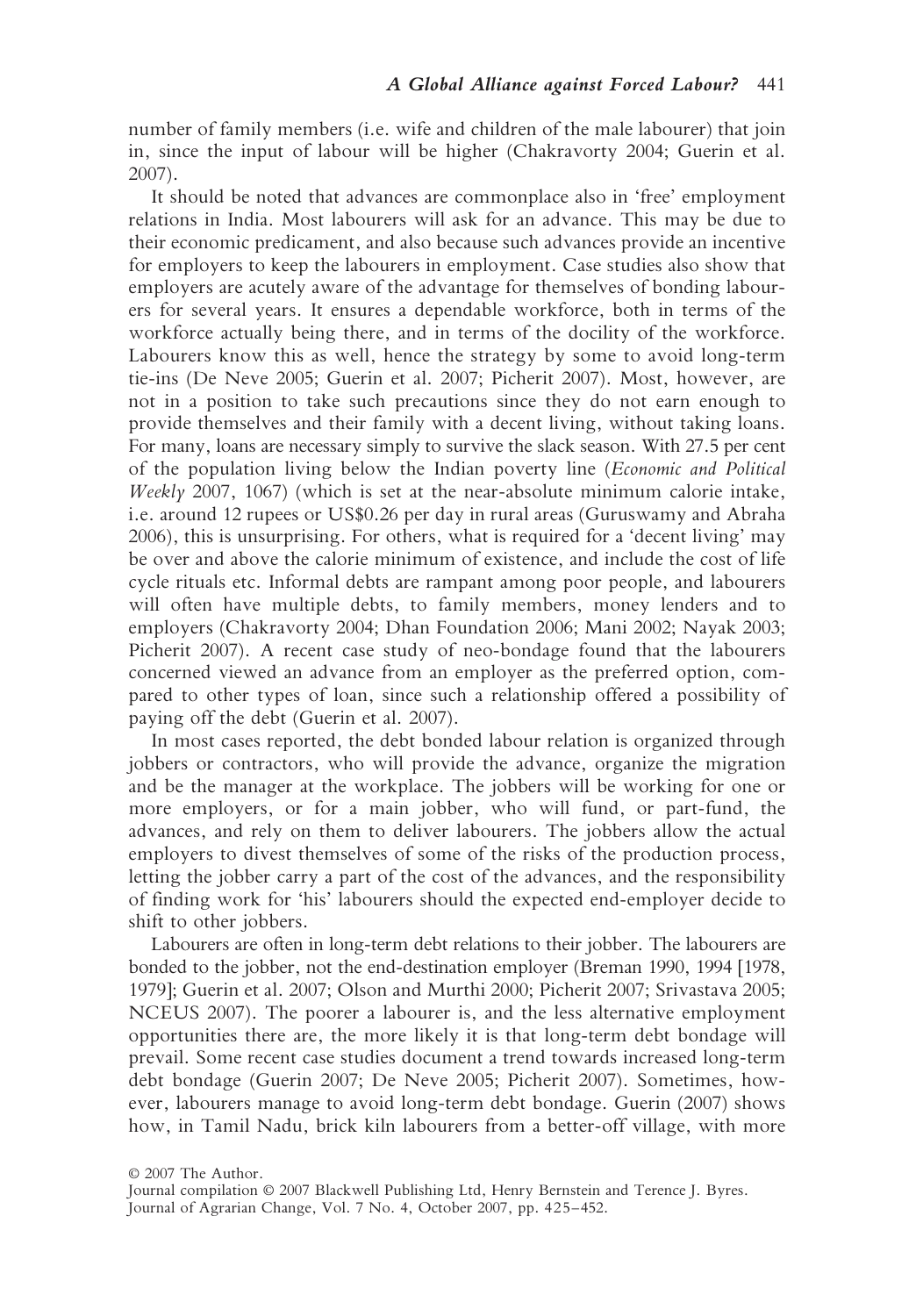alternative job opportunities, tended to avoid long-term debt, while those from a village with no other income earning options ran up large debts. Long-term debts and casual labour relations may also alternate over time. Picherit (2007) argues that among construction workers in Andhra Pradesh, over a decade or so, some labourers would complete a cycle of bonded and casual labour relations, paying off debt after being debt bonded for several years, only to return to debt bondage after some years as casual construction workers.

Jobbers tend to be from the area of origin of the migrant labourers, and form part of the power relations built into the local social order, for example in kinship relations, caste hierarchies and relations, and village hierarchies, ultimately based on a latent threat of violence. This enables them to enforce loan- or advance-based labour relations over several years.

Long-term debt bonded labourers do not always see themselves as unfree. They compare themselves to the traditional bonded farm servants, and point out that they are free to change jobber (provided the new jobber will take over any outstanding debt), something which may happen fairly regularly (Guerin 2007), and that they engage in negotiations with the jobber regarding the size of the advance. They also have some opportunity to leave the relationship by simply not paying back the loans – or simply not turning up at the onset of the employment period (Breman 1996). This probably depends upon how closely the labour–jobber relationship is tied in with other power relations.

The official classification of work undertaken through jobbers or labour contractors is 'contract labour'. Contract labour is widespread. An estimated 10.7 million labourers in construction alone are contract workers, comprising 83 per cent of all construction workers (NCEUS 2007, 74). NCEUS also finds that all labourers in the unorganized brick kilns sector are contract workers (estimates regarding number of brick kiln workers vary between 500,000 and 4 million (Prakash 2007, 1–3), and that contract work is widespread in unorganized sector activities such as stone quarrying, *bidi* rolling, rice shelling and construction (NCEUS 2007, 74). It is easy to see how one may reach a higher number than that proposed by the ILO regarding the incidence of bonded labour in Asia. With it appearing that the majority of all the estimated 30 million seasonal migrant labourers are being organized by jobbers, with advance payment by the jobbers as standard practice alongside evidence of debt bondage across numerous sectors, relations involving debts clearly exceed the ILO minimum estimate.

There are also cases of debt bondage which do not involve jobbers. This is particularly the case where no migration is involved, i.e. where employers are in a position to enforce debt-related employment pledges through local power relations. The old-style year-round debt bondage in agriculture, where it exists, tends to be of this kind.

Milder forms of possibly unfree relations are also noted. Other types of interlocked relations than debt-labour relations occur in agriculture, for example sharecropping conditioned on the acceptance by the sharecropper of labour service duties; performance of some unpaid labour throughout the year in order to be given work during the harvest season; free labour services in exchange for access

© 2007 The Author.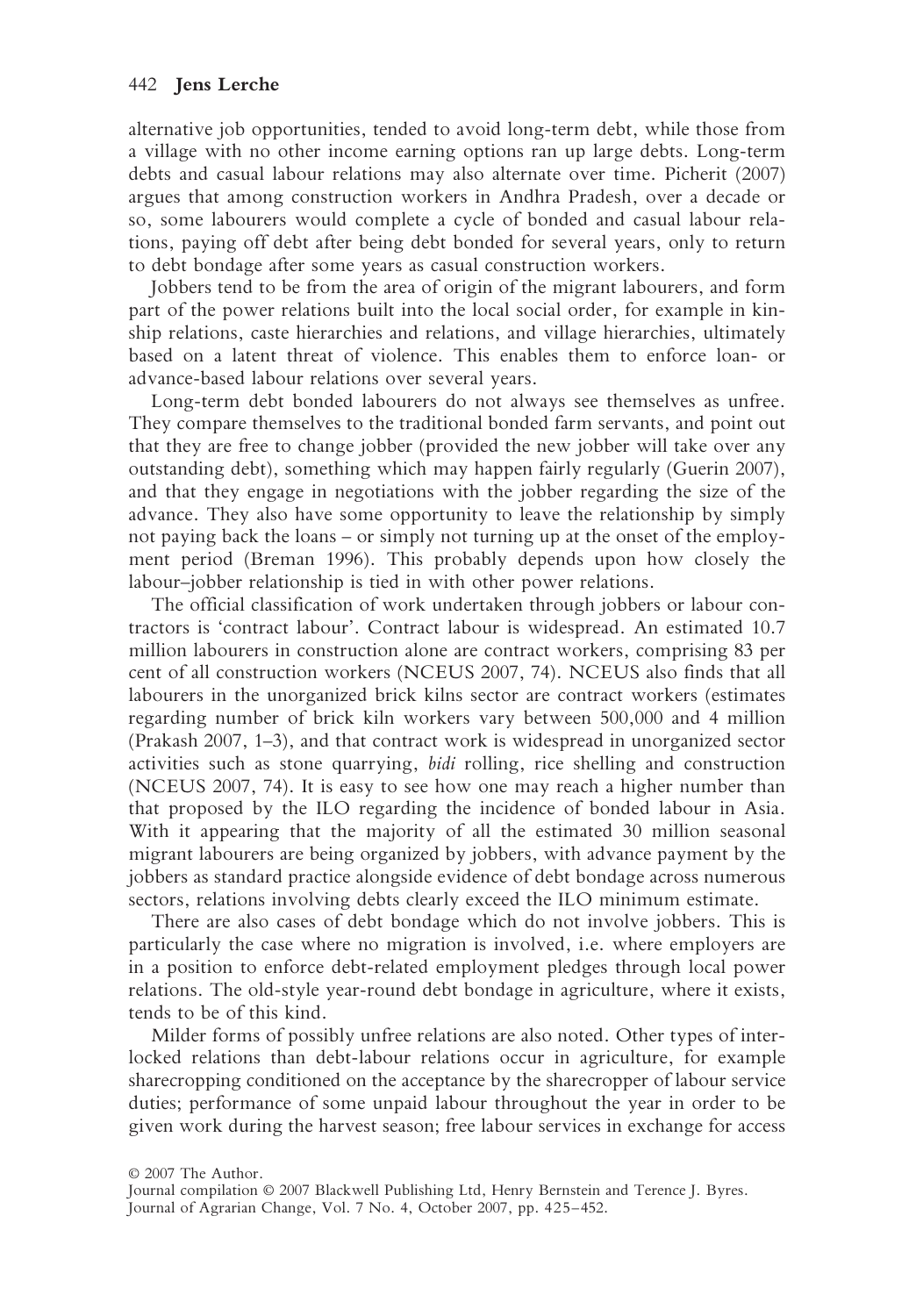to grazing land/fodder for a milch animal, etc. (Lerche 1999; Rawal 2006; Srivastava 2005). At the other extreme, much harsher unfree relations are also reported. Some involve the actual confinement of the labourers in the work location, be it a brick kiln, a rice mill or a stone quarry, sometimes under armed guard. Such conditions have been reported from the 1980s onwards, and still exist, for example in some types of rice mills in Tamil Nadu (Marc et al. 2007).

The above outline of the workings of bonded labour and other related labour relations in India points towards a particular interpretation of the free/unfree divide. All the relations involve some degree of unfreedom/inequality over and above that characterizing standard 'free' labour relations, but the analysis would lose its nuances if these relations were collapsed into one undifferentiated category, be it 'unfree labour' or 'unequal labour relations'. Guerin's distinction between milder and harsher forms of bonded labour points towards a continuum from more-or-less free labour relations, to fully unfree relations; i.e. degrees of unfreedom, and/or of inequality underlying the labour relations. A categorization operating with such a continuum instead of a bi-polar definition better reflects the character of the labour relations discussed. The overall implications of this approach to free/unfree labour relations will be returned to below. First, however, the Indian example will be completed by locating the labour relations within the general Indian social and economic context.

## *India's 'Low Route' of Development, and Labour Relations*

India's development trajectory has been summarized as a 'low route' of development, based on cheap labour, and not leading to a 'social democratic' development pattern based on high productivity, and a well-educated, well-skilled and wellpaid labour force, as experienced in the so-called 'developed world' and to some extent also in many of the newly industrialized countries (Banerjee 2005, 35–8; Srivastava 2007). Harriss-White and Gooptu point out that the four most distinctive features of Indian capitalism are (a) a dominant unorganized sector, contributing more than 60 per cent of GDP; (b) work being mainly unskilled, enabling use of casual labour and flexible employment relations; (c) the absolute poverty of the informalized labourers (36 per cent of the population were below the official poverty line in 1993–4 (*Economic and Political Weekly* 2007, 1067)) and (d) while work is unregulated by the state, it is highly structured, to the detriment of the creation of a unified working class, especially by social institutions such as caste and gender (Harriss-White and Gooptu 2000, 90).

Since 1975, the year of the emergency declared by the then Prime Minister Indira Gandhi, Indian employers and governments have been on the offensive in their attempt to discipline the labourers and restructure production to achieve the maximum of flexibility and a docile and cheap workforce. Government support for the private sector, anti-union policies and activities by companies weakened organized labour, and the more overt liberalization government policies from the early 1990s onwards have strengthened the anti-labour hand further. Since 1980, the number of person-days lost in the organized industry due to lockouts

<sup>© 2007</sup> The Author.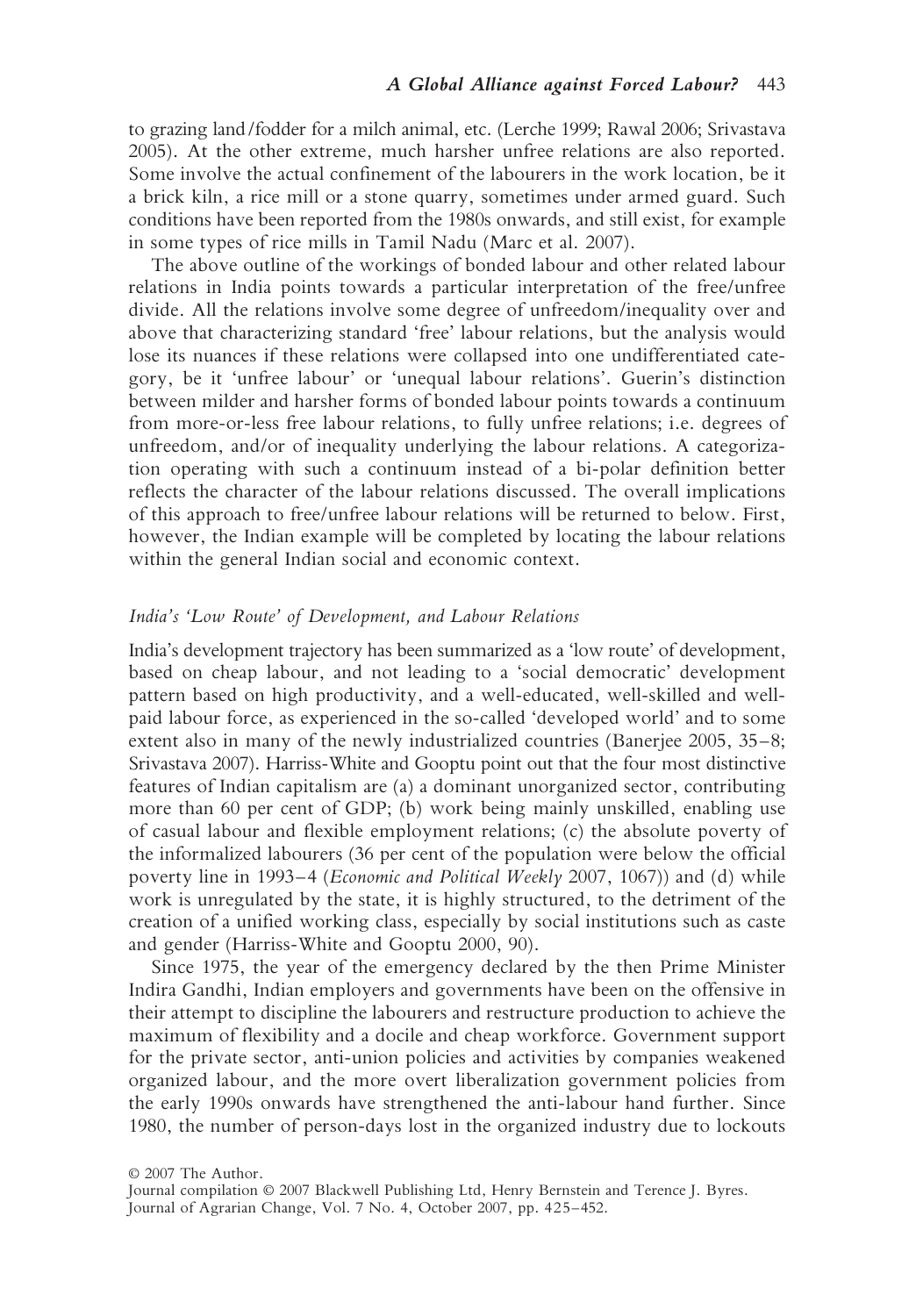has outnumbered the loss due to strikes, and organized labour has seen its bargaining power reduced to what has been called concession bargaining, where restraint in wage demands is promised in return for maintenance of jobs or creation of new jobs (Banerjee 2005, 123–5; Datt 2002; Harriss-White and Gooptu 2000, 107).

Government policies have favoured encouraging flexibility and informalization (Harriss-White 2003) which have taken place across the formal sector (Harriss-White and Gooptu 2000, 90; Ghosh 2002). One example of the informalization process is the textile industry, where industrial restructuring and specific government legislation for the sector has moved to favour the small-scale power-loom sector. Textile production moved from the formal towards the informal sector, i.e. to workshops outside the realms of labour legislation, and most often also beyond the reach of the unions, with the loss of hundreds of thousands of formal sector jobs (Breman 2004, 143–5). A study from south India shows that the rise of the small-scale power-loom industry not only led to lower paid jobs in the informal economy, but, in this particular case, also to debt bonded labour relations for the power-loom workers (De Neve 2005).

Overall, unorganized sector employment as a share of total employment was constant from 1977/78 to 1990/91, and grew during the 1990s: from 92.2 per cent to 93 per cent (NCEUS 2007, 24). During 1999–2005, actual employment in the unorganized sector grew by 4.7 per cent annually, while actual employment in agriculture grew at less than 1 per cent annually, and actual employment in the organized sectors decreased (Planning Commission 2006, 72). These changes in employment pattern also involved increased seasonal migration. No reliable government figures are available regarding seasonal migration, which, as stated previously, is estimated to involve now approximately 30 million labourers each year. While seasonal migration has a long history, case studies indicate that much of present-day migration patterns took shape in the 1960s or later, including migration of agricultural and rural labourers from Bihar and east Uttar Pradesh, to the Green Revolution states of Punjab and Haryana, and migration to the sugar cane fields in Gujarat (Ansari 2004; Breman 1990; Olsen and Murthy 2000; Srivastava and Sasikumar 2003).

The Indian 'low route' of development has been enabled by the poverty and powerlessness of a major section of the labouring classes. Indian employers in the informal economy have always relied on extremely cheap labour. This has been facilitated by the government, which has increased its support for such a development strategy since the 1970s, and only accelerated this process since the liberalization of the 1990s. In this context it is hardly surprising that minimum wages are very low and very often not adhered to. Minimum wages are set at different levels in different states, and different industries, and not all industries are covered. In some cases they appear to have been set so as to reflect the actual wages in a given industry, even when this may be below survival rates. It has been calculated that 69.4 per cent of all casual labourers are paid below a notional national minimum wage, set to be equivalent to a minimum physical survival rate (Guerin 2007; NCEUS 2007, 83–8).

<sup>© 2007</sup> The Author.

Journal compilation © 2007 Blackwell Publishing Ltd, Henry Bernstein and Terence J. Byres. Journal of Agrarian Change, Vol. 7 No. 4, October 2007, pp. 425–452.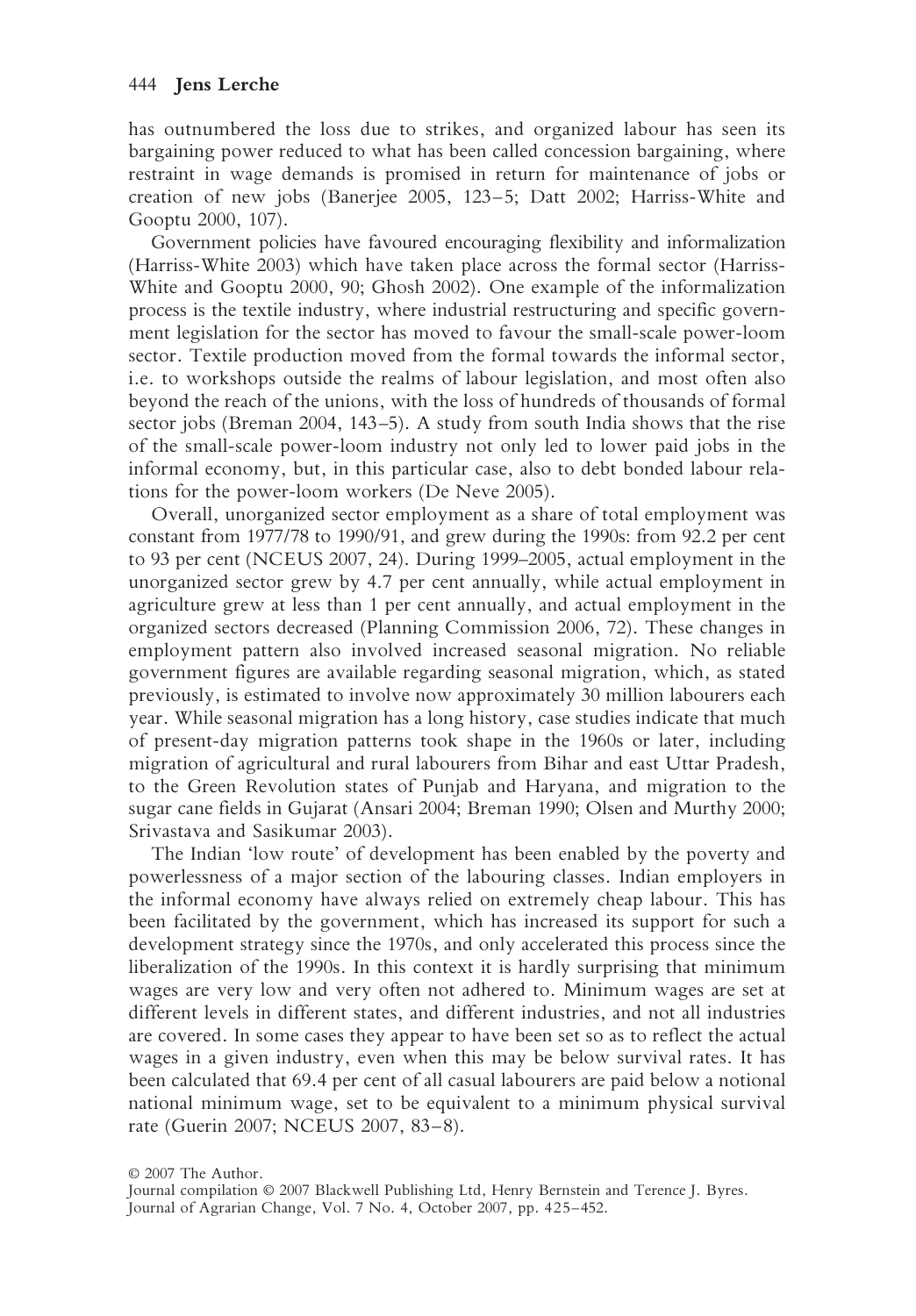Debt bondage organized through jobbers is one step further down the line of the cheap labour strategy. This is also facilitated by the collusion of governments, and by the desperate poverty of the labouring classes. The role of caste in power relations and employment relations, i.e. the continued oppression of the ex-untouchable castes and tribes, is likewise a major facilitating factor.

The development pattern is also a reflection of the characteristics of capital and regulatory framework in India. Harriss-White suggests that the 'intermediate classes' are the politically dominant classes in India (2003). While aspects of this approach might be disputed, it does highlight the fact that a fully hegemonic capitalist class in a classic sense does not exist in India (see also Kaviraj 1988). Specifically for the case of the informal economy, Breman argues that the composition of capital in this area serves to further debt bondage. Informal economy producers are often themselves dominated by traders, who supply raw materials and buy their products. Access to markets is controlled by the traders, making the conditions for the actual producers less secure. This leads to a risk-minimizing strategy among producers, a strategy that includes subcontracting and the avoidance of investment in machinery, and reliance on jobbers (Breman 1996, 123). A 'low route' of development is the result. A recent case study from South India supports this argument. It shows how, in the local rice mill industry, the liberalization of rice mill licensing laws in 1999 led to an increased dominance of paddy merchants in the mill sector, squeezing the profits of some of the mill owners and putting pressure on them to exploit their labourers, who were already kept in confinement, even more. However, rice mill owners with available capital had been able to choose a different strategy, selling directly to markets, investing in more effective technology and using free, non-bonded and better-paid labour in the production process (Marc et al. 2007).

The extent to which, and how, the structure of capital in the informal economy influences investment patterns and labour regimes needs further investigation. Until now the main picture is one of producers and regulators working together in order to maintain the existing 'low route' strategy, but examples such as that of the rice mill above do point to the possibility of a more productive strategy, not based on the extreme conditions of bonded labour.

It is difficult to say if the 'low route' of development in India has involved an increase or a decrease in bonded labour relations. What is certain is that while the old-style, year-round, intergenerational bondage relations have lost their overall importance, the development of new bonded labour relations, and other labour relations involving degrees of unfreedom, compatible with capitalism, has been facilitated.

## INDIA AND THE INTERNATIONAL CONTEXT

Development in India should be viewed in its international context. The introduction of anti-labour policies in India coincided with the deep capitalist world crisis of the 1970s, and its solution through the termination of what Silver and Arrighi called the 'development-friendly regime of the preceding thirty years in

© 2007 The Author.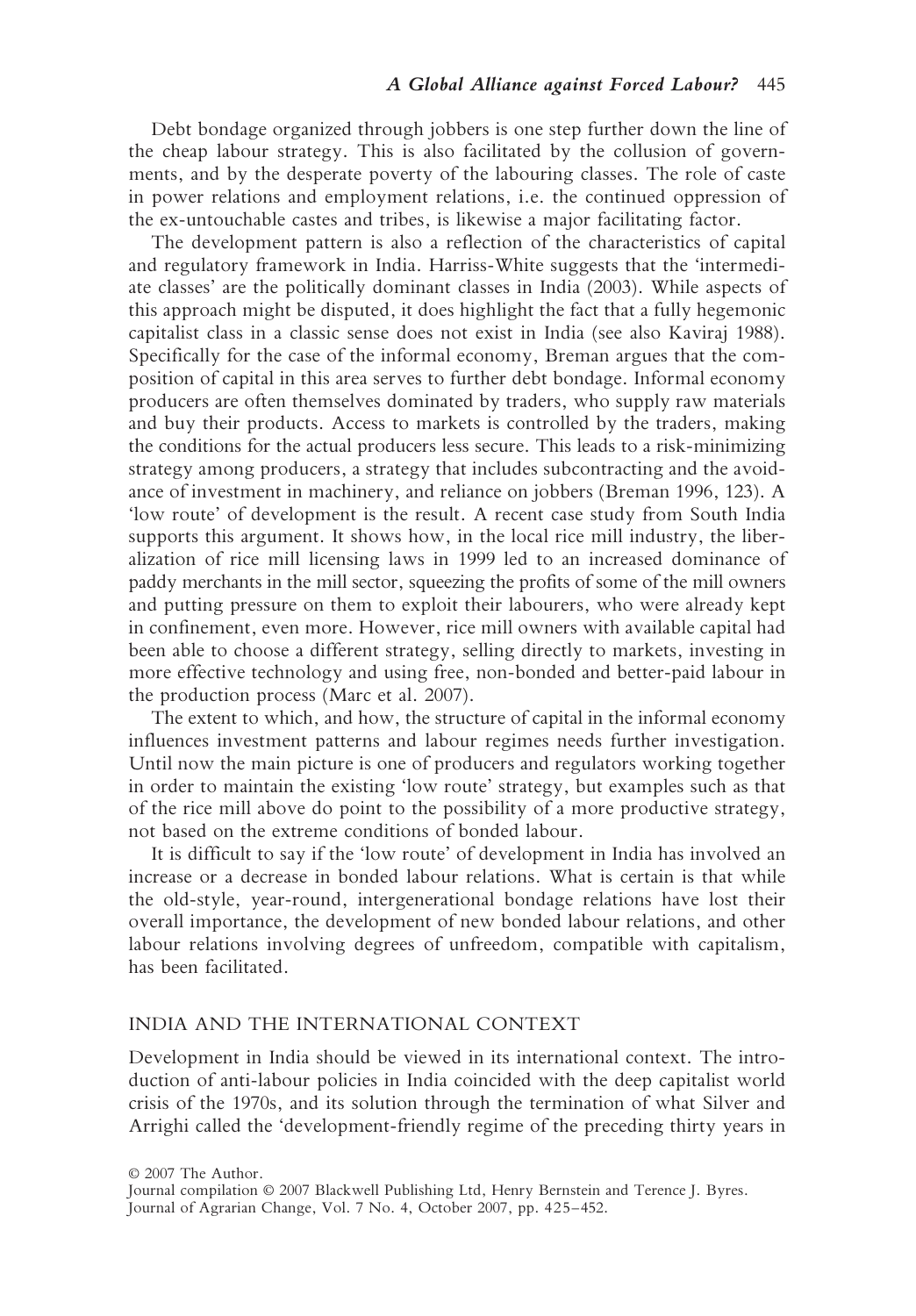favour of a capital-friendly international regime'. For developing countries, this brought with it the 'resurgence of a labour-*unfriendly* regime' (italics in original). It is this US-induced new international regime, and not specific 'repressive Third World elites' that is the main cause of 'any observable *worsening* in the(ir) working and living conditions over the last 20–30 years' (Silver and Arrighi 2001, 56, 61).

No general studies link the impact on the labouring classes of what others call neo-liberal globalization to that of unfree labour (for general studies, see for example, Kaplinsky 2005; Munck 2004; Kiely 2007). This is not the time or place to enter into the general debate regarding neo-liberal globalization. Suffice it to state that while disagreements exist regarding whether or not in the long run capitalism may lead to 'canonical' capitalism across the world, the empirical evidence is that this is not on the cards in the foreseeable future, or at least as long as neo-liberal globalization rules. In spite of the industrialization of East Asia and now China, overall, industrialization in the developing world has been stagnant since 1960, especially due to decline in Latin America and stagnation primarily in Sub-Saharan Africa. A recent study of 46 developing countries at different stages of industrial development between 1980 and 1998 showed that twenty had had rapid export growth, but twenty-three had experienced a degree of deindustrialization (Kiely forthcoming). For the labouring classes, the main pattern is that of global fragmentation (Bernstein 2004), shaped by initial conditions and the means and ways in which they have been incorporated into the global economy.

The anti-labour activities of Indian capital, and government, from the mid-1970s onwards, are best seen as part of the new international labour-unfriendly regime, or neo-liberal globalization. It is no coincidence that the informalization process in India gained renewed impetus in the 1990s, when India moved into its present liberalization phase. The specific way in which India is incorporated into the international political and economic system provides its capital and government with an unusually high degree of room for manoeuvre, but this has been used not to oppose but rather to promote anti-labour policies. The *specific* reasons why the new labour-unfriendly international regime led to the proliferation of neo-bondage to an extent not seen elsewhere in the world (with Pakistan as the only possible exception) include issues such as the power and character of its ruling classes, and include possibly the issue of the specific character of capital in the informal economy, and the specific Indian combination of extreme poverty, engrained structural inequality and oppression of sections of the labouring classes, and the availability of labour through their release from agriculture.

The Indian case provides pointers towards an analysis of the specific relationship between neo-liberal globalization and unfree labour in Latin America, Sub-Saharan Africa etc. It is difficult to see how unfree labour could develop without the presence of at least some of the balance of class power, and deprivation, characteristics uncovered in India, but the exact combination, and their interaction with the international labour-unfriendly regime is yet to be investigated.

Earlier it was shown how the different theorizations of unfree labour by Brass, Rao and Banaji were tied in with how each of them understood the

© 2007 The Author.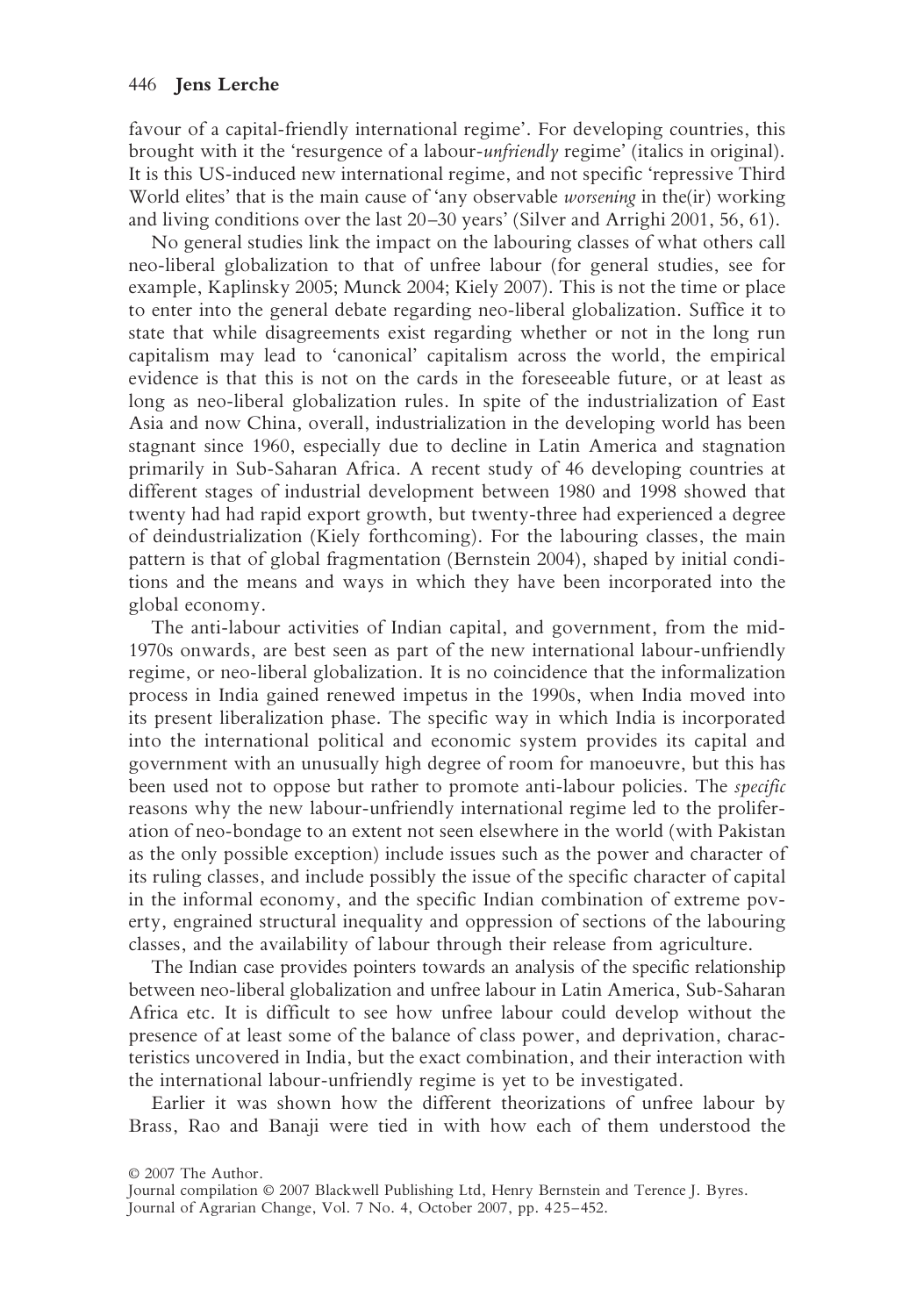relationship between capitalism and unfree labour, and capitalism itself, while they were less concerned with the understanding of unfree labour in specific historical contexts. The latter issue has been dealt with above, and it is now time to return to the issues of the relationship between capitalism and forced labour.

Brass ignores the contradiction inherent in his view that capitalism and unfree labour are immediately compatible. His position is made more difficult by the claim that it is in keeping with that of Marx, when Marx in fact saw free labour as a core aspect of capitalism. Opposed to this, both Banaji and Rao acknowledge the problematic relationship between 'canonical' capitalism and unfree labour.

Empirically, unfree labour is mainly of importance in some developing countries. For Rao, this would either be due to an (extended?) phase of early capitalism/ semi-feudalism here, or due to the fact that these relations were not unfree but, in fact, were free labour relations based on extreme inequality and monopoly. As Rao acknowledges might be the case, the evidence from India points towards the existence of proper unfree labour relations. The implication is that India and, by extension, possibly most of Latin America etc. are semi-feudal social formations. While this standpoint is internally coherent, it does not contribute towards an understanding of the dynamics that drive the labour relations, if it is accepted that these dynamics are inherently capitalist, and presently related to neo-liberal globalization.

Opposed to this, Banaji's proposal is that capital is working through a multiplicity of forms of exploitation, of which unfree labour is but one. This allows for an analysis of the dynamics leading to the existence of today's unfree labour relations, in a world driven by capitalist dynamics, but where, in many parts of the developing world, anything like 'canonical' mature capitalism is not likely to be achieved, at least not in the foreseeable future. On the other hand, in mature capitalist formations, the evidence suggests that unfree labour is generally a fringe phenomenon, implying that unfree labour would tend to disappear (along with the peasantry) where mature capitalism develops.

However, when looking at the level of historical specific analysis, none of the above theories provide much by way of analytical clarity or insights. There is a need to move away from unhelpful dichotomies, and acknowledge the fluidity of the actually occurring levels of unfreedom. There is also a need to build a fully-fledged historically specific analysis of unfree labour relations and their relation to neo-liberal globalization, building on the work of those such as Breman who have already contributed towards such an analysis in an Indian context.

Returning to the ILO forced labour report, the difficulties inherent in the overall ILO 'decent work' approach should be clear from the above analysis of neo-liberal globalization. It should now also be clear why the analysis of forced labour cannot be separated, ILO style, from the analysis of the processes generating the development of all labour relations. Such shortcomings of the ILO approach were to be expected. It is more problematic that the alternative, general analytical approach on offer is so weak.

<sup>© 2007</sup> The Author.

Journal compilation © 2007 Blackwell Publishing Ltd, Henry Bernstein and Terence J. Byres. Journal of Agrarian Change, Vol. 7 No. 4, October 2007, pp. 425–452.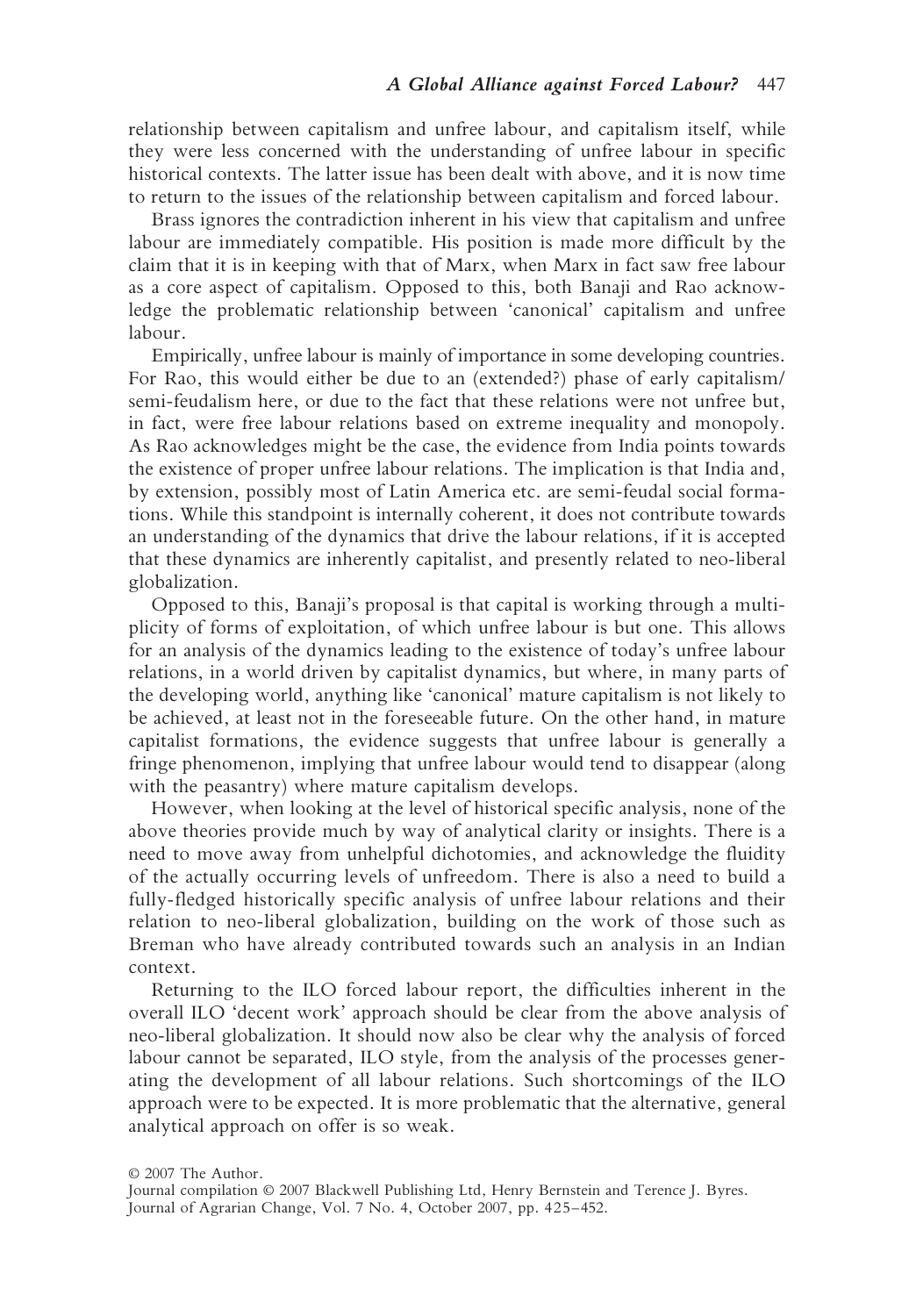## REFERENCES

- Ansari, Mahmood, 2004. 'Rural Bihari Migrants in Rural Punjab: 1961–1981'. In *Distressed Migrant Labour in India. Key Human Rights Issues*, ed. K. Gopal Iyer, 100–29. New Delhi: Kanishka Publishers.
- Anti-Slavery, 2001. *The Enslavement of Dalit and Indigenous Communities in India, Nepal and Pakistan Through Debt Bondage*. http://www.antislavery.org/homepage/resources/ goonesekere.pdf
- Bales, Kevin, 1999. *Disposable People. New Slavery in the Global Economy*. Berkeley, CA: University of California Press.
- Bales, Kevin, 2004. *New Slavery. A Reference Handbook*, 2nd edn. Santa Barbara, CA: ABC-CLIO.
- Bales, Kevin, 2005. *Understanding Global Slavery. A Reader*. Berkeley, CA: University of California Press.
- Bales, Kevin, 2006. *Testing a Theory of Modern Slavery*. http://www.yale.edu/glc/events/ cbss/Bales.pdf
- Banaji, Jairus, 2003. 'The Fictions of Free Labour: Contract, Coercion, and So-Called Unfree Labour'. *Historical Materialism*, 11 (3): 69–95.
- Banerjee, Debdas, 2005. *Globalization, Industrial Restructuring and Labour Standards. Where India Meets the Global*. New Delhi: Sage Publications.
- Bernstein, Henry, 1994. 'Agrarian Classes in Capitalist Development'. In *Capitalism & Development*, ed. L. Sklair. London: Routledge.
- Bernstein, Henry, 2004. 'Changing Before Our Very Eyes: Agrarian Questions and the Politics of Land in Capitalism Today'. *Journal of Agrarian Change*, 4 (1/2): 190–225.
- Brass, Tom, 1999. *Towards a Comparative Political Economy of Unfree Labour. Case Studies and Debates*. London: Frank Cass.
- Brass, Tom, 2003. 'Why Unfree Labour is Not "So-Called": The Fictions of Jairus Banaji'. *Journal of Peasant Studies*, 31 (1): 101–36.
- Brass, Tom and M. van der Linden, eds, 1997. *Free and Unfree Labour: The Debate Continues*. Berne: Peter Lang AG.
- Breman, Jan, 1974. *Patronage and Exploitation. Changing Agrarian Relations in South Gujarat, India*. Berkeley, CA: University of California Press.
- Breman, Jan, 1990. '"Even Dogs are Better Off": The Ongoing Battle Between Capital and Labour in the Cane-Fields of Gujarat'. *Journal of Peasant Studies*, 17 (4): 546–608.
- Breman, Jan, 1994 [1978, 1979]. 'Seasonal Migration and Co-operative Capitalism. Crushing of Cane and of Labour by Sugar Factories of Bardoli'. In *Wage Hunters and Gatherers. Search for Work in the Urban and Rural Economy of South Gujarat*, 133–211. Delhi: Oxford University Press.
- Breman, Jan, 1996. *Footloose Labour. Working in India's Informal Economy*. Contemporary South Asia 2. Cambridge: Cambridge University Press.
- Breman, Jan, 1999. 'The Renaissance of Social Darwinism'. In *The Labouring Poor in India. Patterns of Exploitation, Subordination, and Exclusion*. New Delhi: Oxford University Press.
- Breman, Jan, 2004. *The Making and Unmaking of an Industrial Working Class. Sliding Down the Labour Hierarchy in Ahmedabad, India*. New Delhi: Oxford University Press.
- Breman, Jan, 2007. *Labour Bondage in West India. From Past to Present*. New Delhi: Oxford University Press.
- Chakravorty, Bhaswati, 2004. *Gender Issues in Bonded Labour: A Study of Rangareddy District, Andhra Pradesh*. Geneva: ILO.

<sup>© 2007</sup> The Author.

Journal compilation © 2007 Blackwell Publishing Ltd, Henry Bernstein and Terence J. Byres. Journal of Agrarian Change, Vol. 7 No. 4, October 2007, pp. 425–452.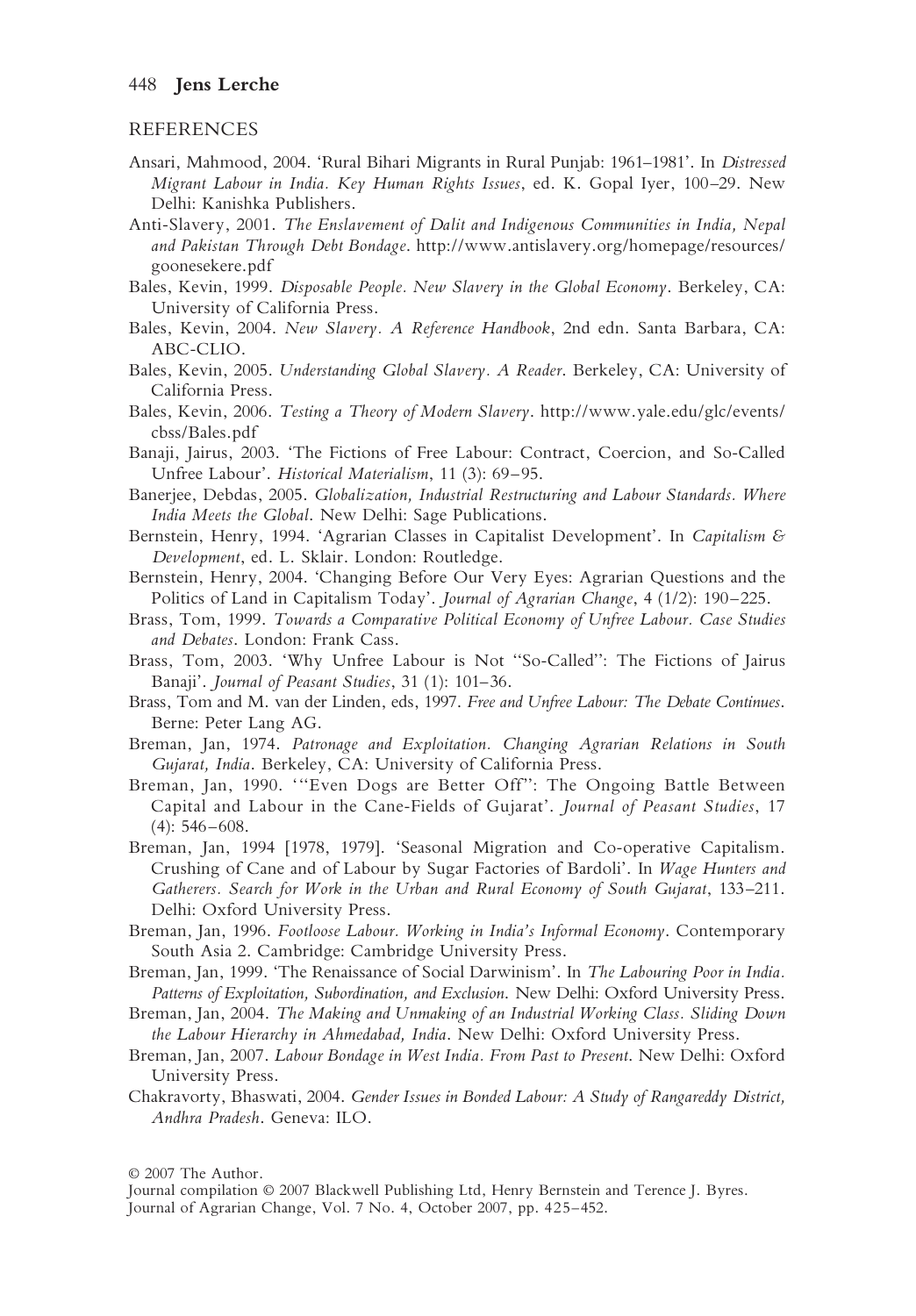- Da Corta, Lucia and Davuluri Venkateshwarlu, 1999. 'Unfree Relations and the Feminisation of Agricultural Labour in Andhra Pradesh'. In *Rural Labour Relations in India*. eds T.J. Byres, K. Kapadia and J. Lerche, 71–139. Special issue *Journal of Peasant Studies* 26 (2/3) and London: Frank Cass.
- Datt, Ruddar, 2002. 'Industrial Relations The Menacing Growth of the Phenomenon of Lockouts'. In *Indian Labour in the Post-Liberalization Period*, ed. R.K. Sen, 181–200. Kolkata: K.P. Bagchi.
- De Neve, Geert, 1999. 'Asking For and Giving *Baki*: Neo-Bondage, or the Interplay of Bondage and Resistance in the Tamilnadu Power-Loom Industry'. In *The Worlds of Indian Industrial Labour*, eds Jonathan Parry, Jan Breman and Karin Kapadia, 379–406. Contributions to Indian Sociology, Occasional Studies 9.
- De Neve, Geert, 2005. *The Everyday Politics of Labour. Working Lives in India's Informal Sector*. Delhi: Social Science Press.
- Dhan Foundation, 2006. *Study of the Feasibility of Debt Consolidation Loan (DCL) for Hard Core Poor Families*. Geneva: ILO.
- DFID, 2004. *Labour Standards and Poverty Reduction*. Report. London: DFID.
- *Economic and Political Weekly*, 2007. 'On the New Poverty Estimates'. Editorial. *Economic and Political Weekly*, 42 (14): 1067–8.
- Ghosh, Swati, 2002. 'Liberalization and Informal Sector: A Case-Study of Footwear Manufacturing'. In *Indian Labour in the Post-Liberalization Period*, ed. R.K. Sen, 91–100. Kolkata: K.P. Bagchi.
- Guerin, Isabelle, 2007. 'Corridors of Migration and Chains of Dependence: Brick Kiln Moulders in Tamil Nadu' (with G. Venkatasubramanian). Paper presented at the Debt Bondage: Issues and Perspectives Workshop, New Delhi, 19–20 April 2007. Also in J. Breman, I. Guerin and A. Prakash, eds (forthcoming) Delhi: Oxford University Press.
- Guerin, Isabelle, A. Bhukuth, K. Marius-Gnanou, J.-M. Servet and G. Venkatasubrahmanian, 2004. *Indebtedness, Vulnerability to Bondage and Microfinance*. Geneva: ILO.
- Guerin, Isabelle, A. Bhukuth and G. Venkatasubrahmanian Parthasarthy, 2007. 'Labour in Brick Kilns: A Case Study from Chennai'. *Economic and Political Weekly*, 42 (7): 599– 606.
- Guruswamy, Mohan and R.J. Abraha, 2006. 'The Poverty Line is a Starvation Line'. *Info-Change News & Features*, October. http://www.infochangeindia.org/agenda6\_04.jsp
- Harriss-White, Barbara, 2003. *India Working. Essays on Society and Economy*. Cambridge: Cambridge University Press.
- Harriss-White, Barbara and Nandini Gooptu, 2000. 'Mapping India's World of Unorganised Labour'. *Socialist Register*, 2001: 89–118.
- ILO, 2001. *Stopping Forced Labour. Global Report Under the Follow-up to the ILO Declaration on Fundamental Principles and Rights at Work*. Geneva: ILO.
- ILO, 2002. *Globalization and Decent Work in the Americas*. Fifteenth American Regional Meeting, Lima, December 2002. Geneva: ILO.
- ILO, 2003. *Decent Work for Africa's Development*. Tenth African Regional Meeting Addis Ababa, December 2003. Geneva: ILO.
- ILO, 2004. *A Fair Globalization: Creating Opportunities For All*. World Commission on the Social Dimension of Globalization. Geneva: ILO.
- ILO, 2005a. *A Global Alliance Against Forced Labour*. International Labour Conference 93rd Session 2005. Report I (B). Geneva: ILO.
- ILO, 2005b. *ILO Minimum Estimate of Forced Labour in the World*. Patrick Belser, Michaelle Cock and Farhad Mehran. Geneva: ILO.

<sup>© 2007</sup> The Author.

Journal compilation © 2007 Blackwell Publishing Ltd, Henry Bernstein and Terence J. Byres. Journal of Agrarian Change, Vol. 7 No. 4, October 2007, pp. 425–452.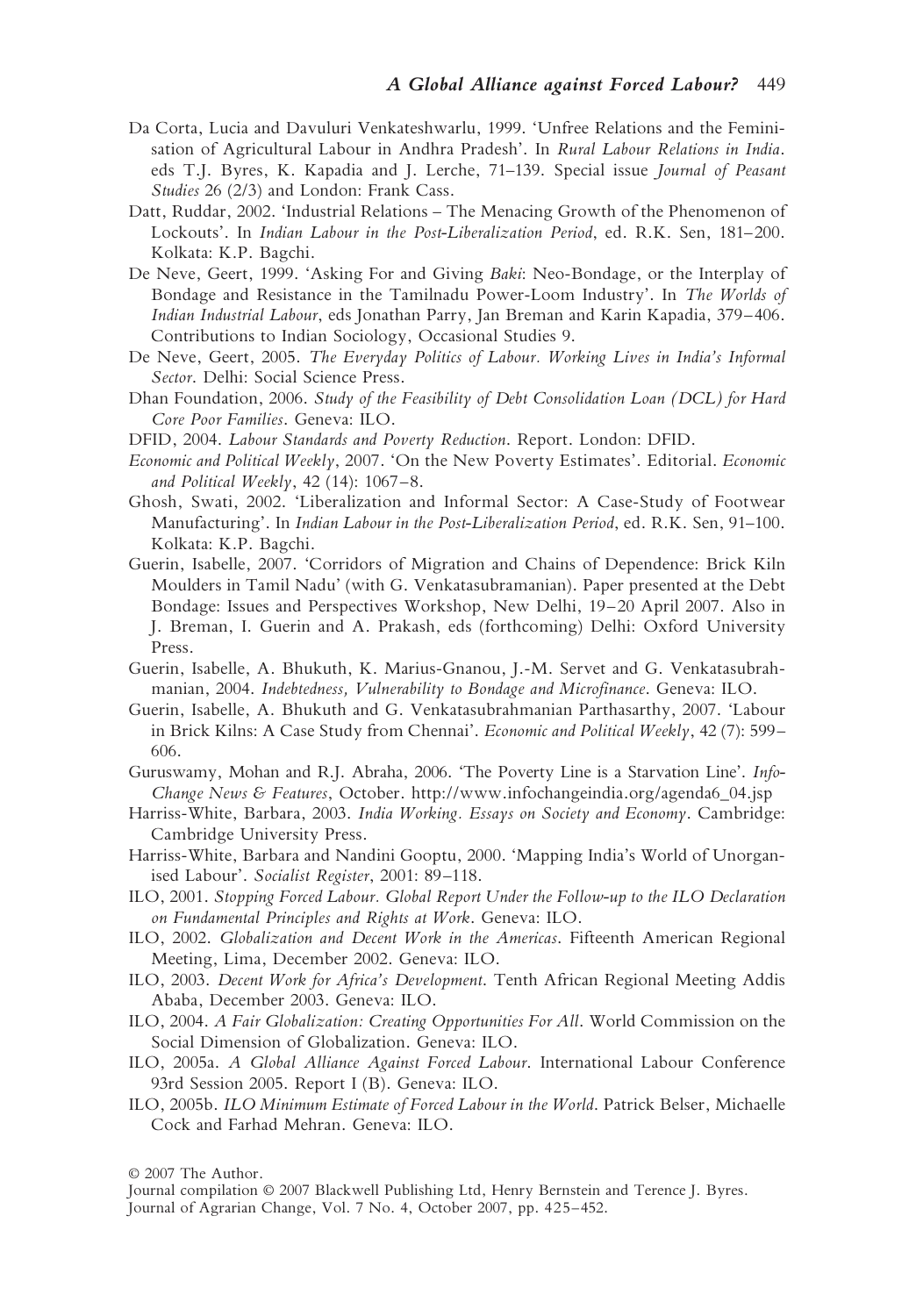## 450 **Jens Lerche**

- ILO, 2006a. *Decent Work in the Americas: An Agenda for the Hemisphere, 2006–2015*. Sixteenth American Regional Meeting. Brasilia, May 2006. Geneva: ILO.
- ILO, 2006b. *The End of Child Labour: Within Reach. Global Report Under the Follow-up to the ILO Declaration on Fundamental Principles Rights at Work*. Report of the Director-General, International Labour Conference 95th session. Report I (B). http://www.ilo.org/ public/english/standards/ipec/about/globalreport/2006/index.htm
- ILO, 2007a. *The Decent Work Agenda in Africa: 2007–2015*. Eleventh African Regional Meeting, Addis Ababa, April 2007. Geneva: ILO.
- ILO, 2007b. *General Survey Concerning the Forced Labour Convention, 1930 (no. 29), and the Abolition of Forced Labour Convention, 1957 (no. 105)*. International Labour Conference, 96th session, 2007. Report III (Part 1B).
- ILO, n.d. *Poverty Reduction Strategies*. http://www.ilo.org/public/english/bureau/exrel/ partners/prsp.htm
- Jain, Anmol, 2005. *Study of the Eradication of Bonded Labour in Chakrata Block of Dehradun District*. Geneva: ILO.
- Jha, Praveen, 2004. 'Continuity and Change: Some Observations on the Landscape of Agricultural Labourers in North Bihar, India'. *Journal of Agrarian Change*, 4 (4): 509–31.
- Jodhka, Surinder S., 1994. 'Agrarian Changes and Attached Labour: Emerging Patterns in Haryana Agriculture'. *Economic and Political Weekly*, 29, A102–6.
- Jodhka, Surinder S., 2004. 'Unfree Labour and "Postmodern Myths": Towards a Critical Examination'. *Historical Materialism*, 12 (4): 463–72.
- Kannan, K.P., 1999. 'Rural Labour Relations and Development Dilemmas in Kerala: Reflections on the Dilemmas of a Socially Transforming Labour Force in a Slowly Growing Economy'. In *Rural Labour Relations in India*, eds T.J. Byres, K. Kapadia and J. Lerche, 140–81. Special issue *Journal of Peasant Studies* 26 (2/3) and London: Frank Cass.
- Kaplinsky, Raphael, 2005. *Globalization, Poverty and Inequality. Between a Rock and a Hard Place*. Cambridge: Polity Press.
- Kaviraj, Sudipta, 1988. 'A Critique of the Passive Revolution'. *Economic and Political Weekly*, 23 (27): 2429–43.
- Kiely, Ray, 2007. *The New Political Economy of Development*. London: Macmillan.
- Kiely, Ray, forthcoming. *'Better to be Exploited Than Not' and Poverty Through 'Insufficient Globalization'? Globalized Production and New Dualist Fallacies*.
- Lahiri-Dutt, Kuntala, n.d. [2006?]. 'Gendered Livelihoods in Small Mines and Quarries in India: Living on the Edge'. Working paper. Rajiv Gandhi Institute for Contemporary Studies; Australia South Asia Research Centre.
- Lamba, Neetu, 2007. 'Issues and Approaches on Prevention and Elimination of Bonded Labour in India'. Paper presented at the debt bondage: issues and perspectives workshop, New Delhi, 19–20 April 2007. Also in J. Breman, I. Guerin and A. Prakash, eds (forthcoming) Delhi: Oxford University Press.
- Lerche, Jens, 1995. 'Is Bonded Labour a Bound Category? Reconceptualising Agrarian Conflict in India'. *Journal of Peasant Studies*, 22 (3): 484–515.
- Lerche, Jens, 1999. 'Politics of the Poor: Agricultural Labourers and Political Transformations in Uttar Pradesh'. In *Rural Labour Relations in India*, eds T.J. Byres, K. Kapadia and J. Lerche, 182–242. Special issue *Journal of Peasant Studies* 26 (2/3) and London: Frank Cass.
- Mani, Ajit, 2002. *Findings on Debt Bondage. Rapid Appraisal into Vulnerability to Debt Bondage in Kolar, Bidar, Belgam and Vhamrajnagar Districts, Karnataka, India. New Delhi*. South Asian Programme Against Debt Bondage, RAS/99/M01/NET Geneva: ILO.

© 2007 The Author.

Journal compilation © 2007 Blackwell Publishing Ltd, Henry Bernstein and Terence J. Byres. Journal of Agrarian Change, Vol. 7 No. 4, October 2007, pp. 425–452.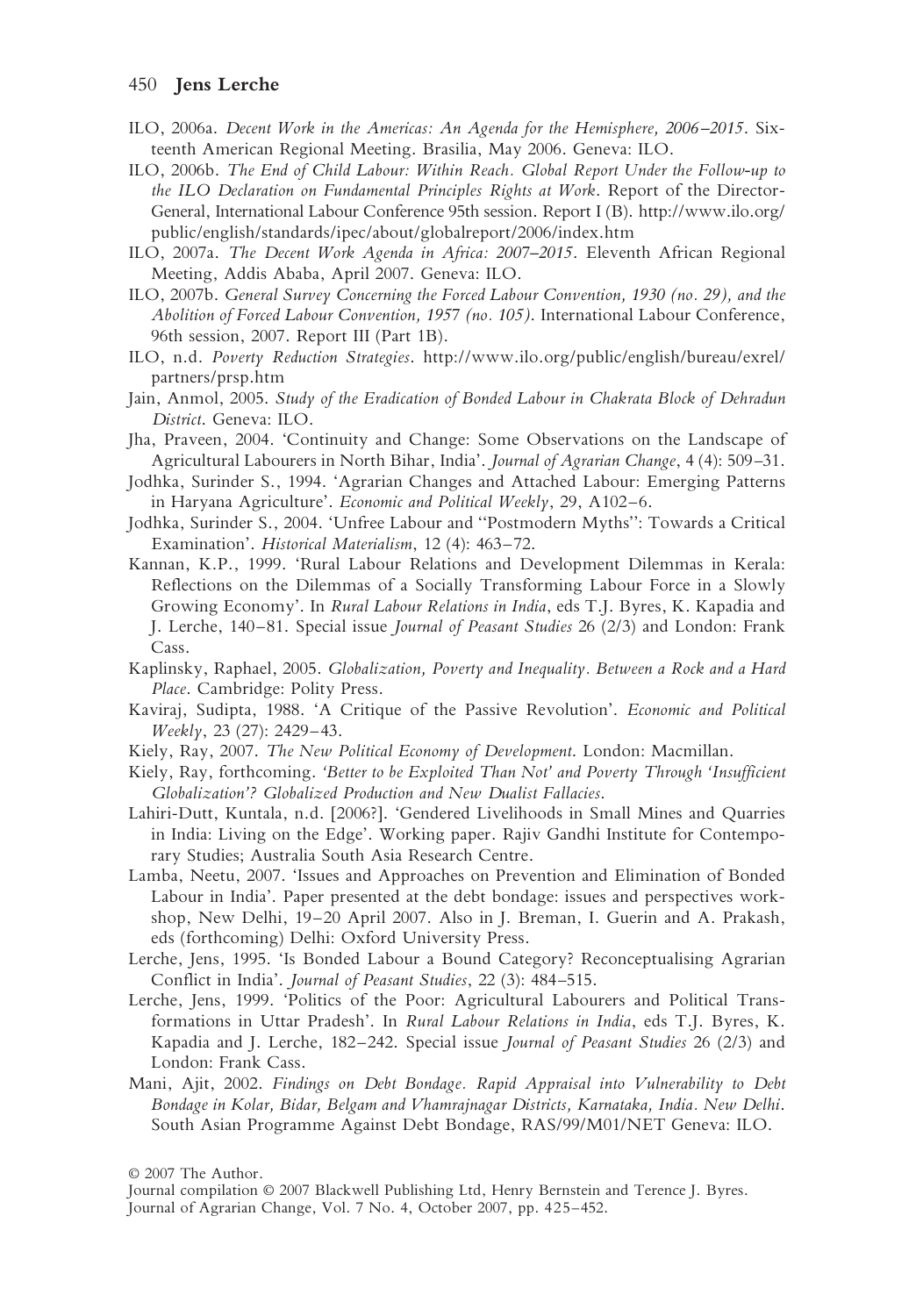- Marc, Roesch, G. Venkatasubramaniam and I. Guerin, 2007. 'Bonded Labour in the Rice Mills: Fate or Opportunity?' Paper presented at the Debt Bondage: Issues and Perspectives Workshop, New Delhi, 19–20 April 2007. Also in J. Breman, I. Guerin and A. Prakash, eds (forthcoming) Delhi: Oxford University Press.
- Munck, Ronaldo, ed., 2004. *Labour and Globalization. Results and Prospects*. Liverpool: Liverpool University Press.
- Nayak, P.K., 2003. *From Bondage to Rural Enterprise. A Situational Analysis and Participatory Strategies with the Bondo Highlanders*. New Delhi: ILO and Ministry of Tribal Affairs, Government of India.
- NCEUS, 2007. *Draft Report on Conditions of Work and Promotion of Livelihoods in the Unorganised Sector*. New Delhi: National Commission for Enterprises in the Unorganised Sector.
- Olsen, Wendy K. and R.V. Ramana Murthy, 2000. 'Contract Labour and Bondage in Andhra Pradesh (India)'. *J-spot, Journal of Social and Political Thought*, 1 (2): www.yorku.ca/jspot/2/wkolsenrvramana.htm
- Picherit, David, 2007. "'Workers, Trust Us": Labour Middlemen and the Rise of the Lower Castes in Andhra Pradesh'. Paper presented at the Debt Bondage: Issues and Perspectives Workshop, New Delhi, 19–20 April 2007. Also in J. Breman, I. Guerin and A. Prakash, eds (forthcoming) Delhi: Oxford University Press.
- Planning Commission, 2006. *Towards Faster and More Inclusive Growth. An Approach to the 11th Five Year Plan (2007–2012)*. New Delhi: Government of India.
- Prakash, Aseem, 2007. 'Towards Understanding the Nature of Labour Markets in Brick Kilns'. Paper presented at the Debt Bondage: Issues and Perspectives Workshop, New Delhi, 19–20 April 2007. Also in J. Breman, I. Guerin and A. Prakash, eds (forthcoming) Delhi: Oxford University Press.
- Rao, J. Mohan, 1999a. 'Agrarian Power and Unfree Labour'. In *Rural Labour Relations in India*, eds T.J. Byres, K. Kapadia and J. Lerche, 242–62. Special issue *Journal of Peasant Studies* 26 (2/3) and London: Frank Cass.
- Rao, J. Mohan, 1999b. 'Freedom, Equality, Property and Bentham: The Debate over Unfree Labour'. *Journal of Peasant Studies*, 27 (1): 97–127.
- Rawal, Vikas, 2006. 'The Labour Process in Rural Haryana (India): A Field-Report from Two Villages'. *Journal of Agrarian Change*, 6 (4): 538–83.
- Rogaly, Ben, J. Biswas, D. Coppard, A. Rafique, K. Rana and A. Sengupta, 2001. 'Seasonal Migration, Social Change and Migrants Rights, Lessons from West Bengal'. *Economic and Political Weekly*, 8 December, 4547–59.
- Rogers, Gerry, 2007. 'Decent Work, Social Inclusion, and Development'. *Indian Journal of Human Development*, 1 (1): 21–32.
- Rustagi, Preet, 2004. 'Migration: An Outcome of Employers'. In *Distressed Migrant Labour in India. Key Human Rights Issues*, ed. K. Gopal Iyer, 243–51. New Delhi: Kanishka Publishers.
- Ruthven, Orlando and Sushil Kumar, 2002. 'Moving Mud, Shifting Soil: Change and Development in Wage Labour Livelihoods in Uttar Pradesh, India'. Working paper 176. London: ODI.
- Sage, Jesse and Liora Karsten, 2006. *Enslaved. True Stories of Modern Day Slavery*. New York: Palgrave Macmillan.
- Saith, Aswani, 2004. 'Social Protection, Decent Work and Development'. Discussion paper, Education and Outreach Programme, International Institute for Labour Studies, DP 152/2004.
- Shrestha, Guna Raj, Deep Govinda, Surendra Thapa and Rambha Dhital, 2003. *Economic*

© 2007 The Author.

Journal compilation © 2007 Blackwell Publishing Ltd, Henry Bernstein and Terence J. Byres.

Journal of Agrarian Change, Vol. 7 No. 4, October 2007, pp. 425–452.